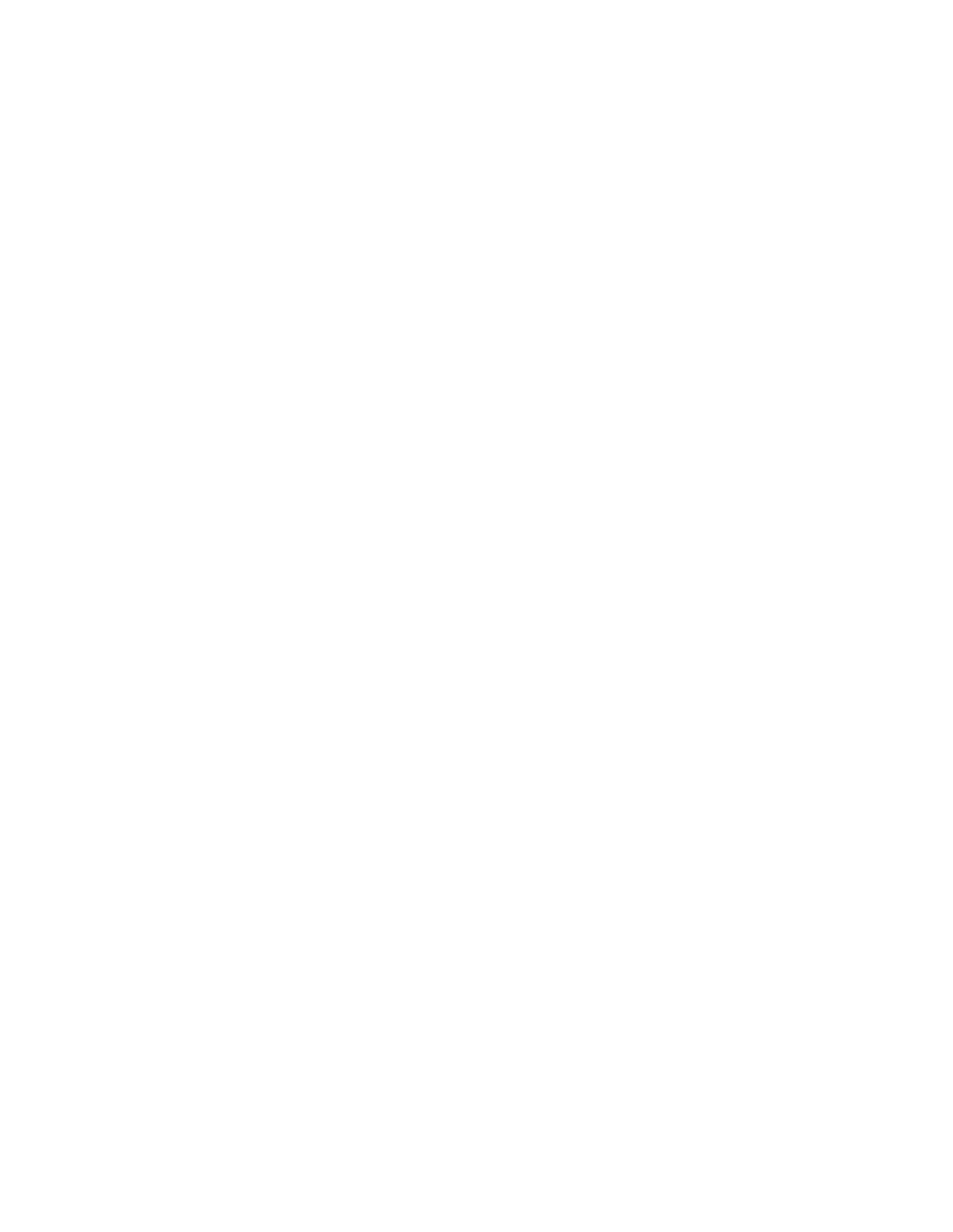

HONORABLE MARK A. SULLIVAN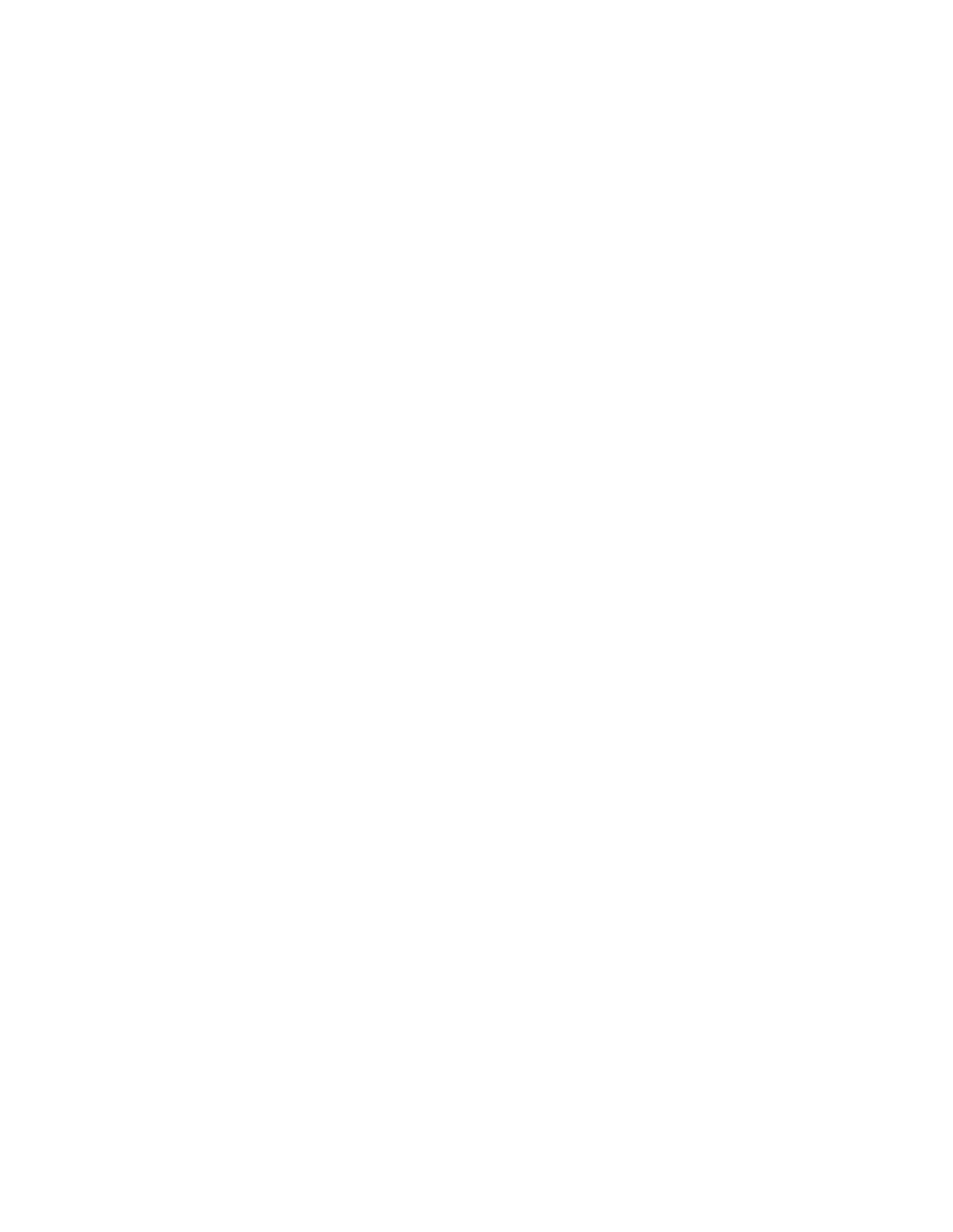### Proceedings

—————

#### CHIEF JUSTICE PORITZ: Please be seated.

Former Justices of our Court, former and present Judges, the Sullivan Family, distinguished guests, the Court has convened today to honor and celebrate the life and achievements of Justice Mark Anthony Sullivan. The son of a Justice of the former Supreme Court and the father of a Superior Court Judge, Justice Mark Sullivan was noted for many things, but foremost for his love of family, his knowledge of the law, and his commitment to public service. Today we will remember together the special qualities of this remarkable man.

We will hear from a number of speakers, all of whom will, no doubt, strive to emulate Justice Sullivan's seemingly effortless ability to communicate effectively with a few wellchosen words.

First, I would like to call on retired Justice Robert Clifford, a colleague and a friend of Justice Sullivan.

JUSTICE CLIFFORD: Thank you, Chief Justice Poritz and members of the Court. I am grateful to the Court and to Judge Sullivan and his family for permitting me to participate in these memorial proceedings honoring Justice Sullivan in the presence today of his family, his friends, his former law clerks, his judicial colleagues.

Governor William T. Cahill made six appointments to the Supreme Court during his four years in office. Five of those appointments, including two Chief Justices, came in one year, 1973. When Justice Sullivan took his seat in March of that year he was the senior judicial officer in point of length of continuous service in the entire system.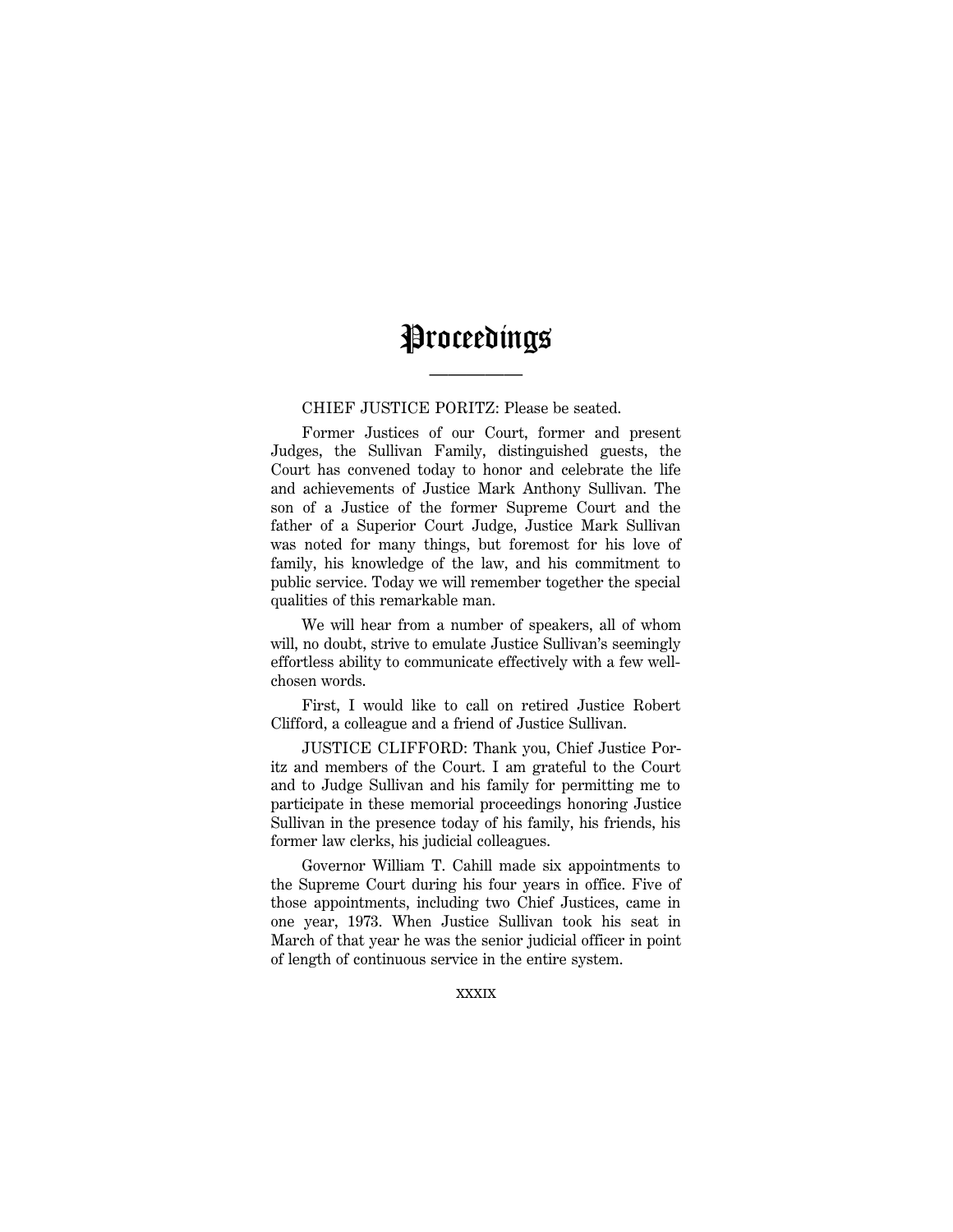Justice Sullivan began his judicial career before the 1947 Constitution, in October 1945, when he was appointed to the Second District Court of Jersey City. He once showed me a photograph taken at his swearing-in, with Governor Walter Edge in attendance and the brand-spanking new judge in his Navy officer's dress blue uniform. As his son, Mark, has explained to me, the uniform was correct attire not only because his father was, after all, still in the Navy (although a matter of hours, we suppose, from his formal discharge) but also, and probably more to the point, because he didn't own a suit; I mean, having been in the service since 1942.

After the '47 Constitution, Justice Sullivan served in the Hudson County District Court, the Superior Court, and for fourteen years in the Appellate Division of the Superior Court by assignment of Chief Justice Joseph Weintraub. His appointment to this Court was met with the universal approval of the bench, the Bar, the public press, professional press, and all who were fortunate enough to know this quiet, gentle, thoroughly civilized man.

My own appointment to the Court came in September 1973. When the term commenced, I found myself seated at the far right of the bench—as one faces it—in the seat traditionally occupied by the junior member, now graced by Justice Albin. Next to me was Justice Mark Sullivan.

I have no intention of dwelling on the ''intimidation'' factor, but if perchance any member of this Court past or present may have asked in your early days, ''What in the world am I doing here?'', your wonderment, be assured, could not have begun to match my own: The first member of this Court with no prior judicial experience seated next to the one with more time in service than any of the other almost 300 judges in the system. I know, I know, we get over that, but it wasn't easy.

Valuable as Justice Sullivan's vast prior judicial experience obviously was (if it weren't for his prodigious memory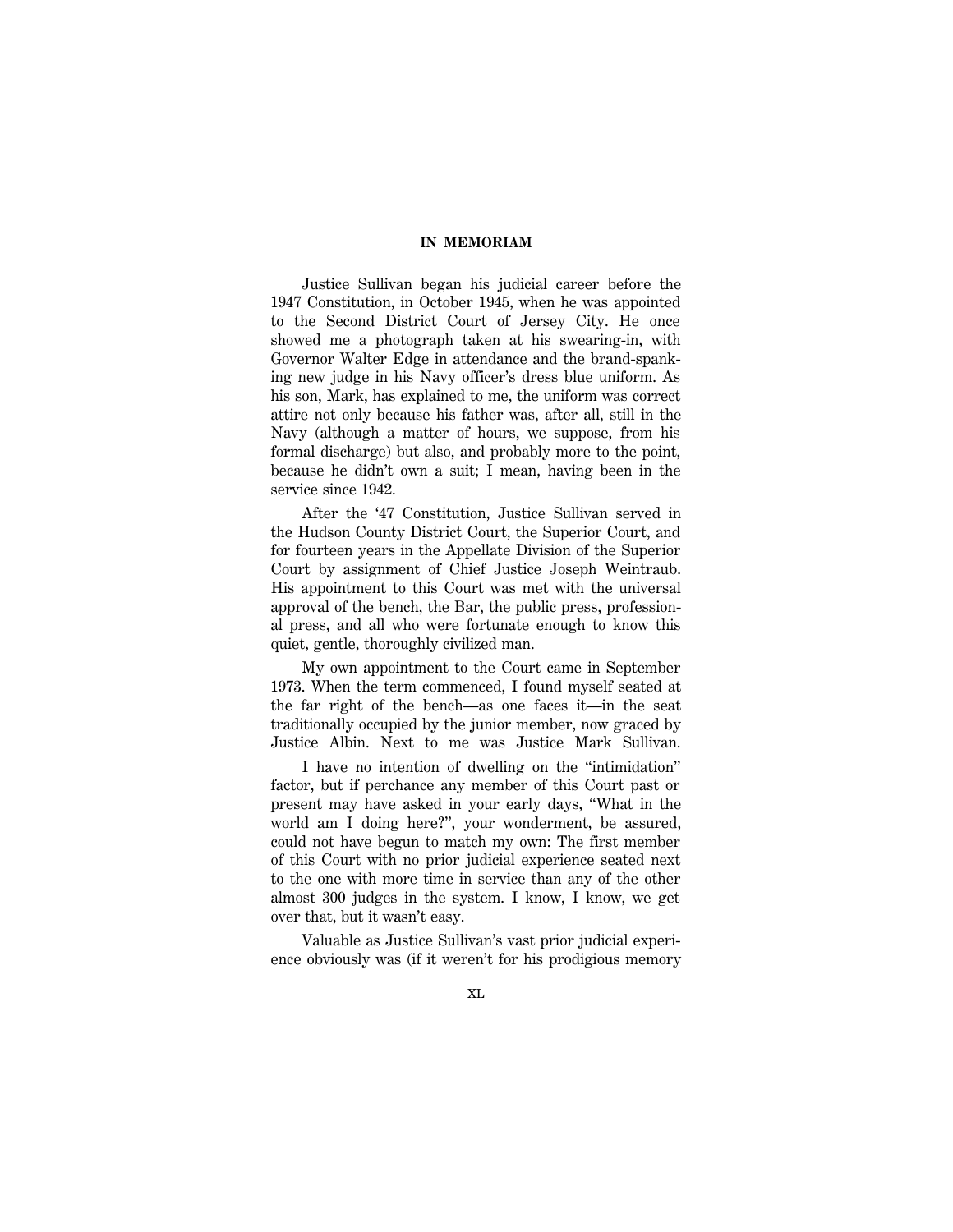of case law, I would suggest that he had probably forgotten more law than most of us would ever learn) it seems to me that his special genius lay in his remarkable ability to go right to the jugular of a case. This was a natural gift rather than a matter of book learning. It's just the way the man's mind worked. He would lay bare the heart of the dispute and reduce the most complex issues to readily understandable terms. He decided only what had to be decided, content to leave for another day the resolution of other tantalizing, if only distantly related, questions. Presented with a circulating draft of someone else's opinion that tend to go on and on, Justice Sullivan more than once gently reminded us that the text of the opinion in *Brown v. Board of Education* takes up fewer than six pages in the Supreme Court Reporter.

The Justice's penchant for economy of expression carried over to his sparing use of citations. String cites were of course anathema.

I am reminded of the case in which Justice Sullivan wrote the majority opinion and I unburdened myself of a little dissent. The issues presented were hardly cosmic in nature, dealing as they did with the interpretation of a policy of major medical insurance. Before Justice Sullivan's opinion for the majority, five pages in length in the official reporter, arrived in chambers, I had drafted my minority opinion, four pages, supported by citation to a couple of cases and maybe a treatise or so. When I read the Justice's opinion, the majority opinion, I discovered, however, that he had cited not a single authority. Not one! At that point I decided that the interests of symmetry would be well served and the interests of judicial craftsmanship would not be mortally wounded were I to remove all the citations from my opinion as well. And so the opinions were filed unencumbered by any authority, a feature that so far as I know does not appear in any other reported multipleopinion case. The curious may consult 64 N.J. 555 (1974) for *Kissil v. Beneficial National Life Insurance Co.*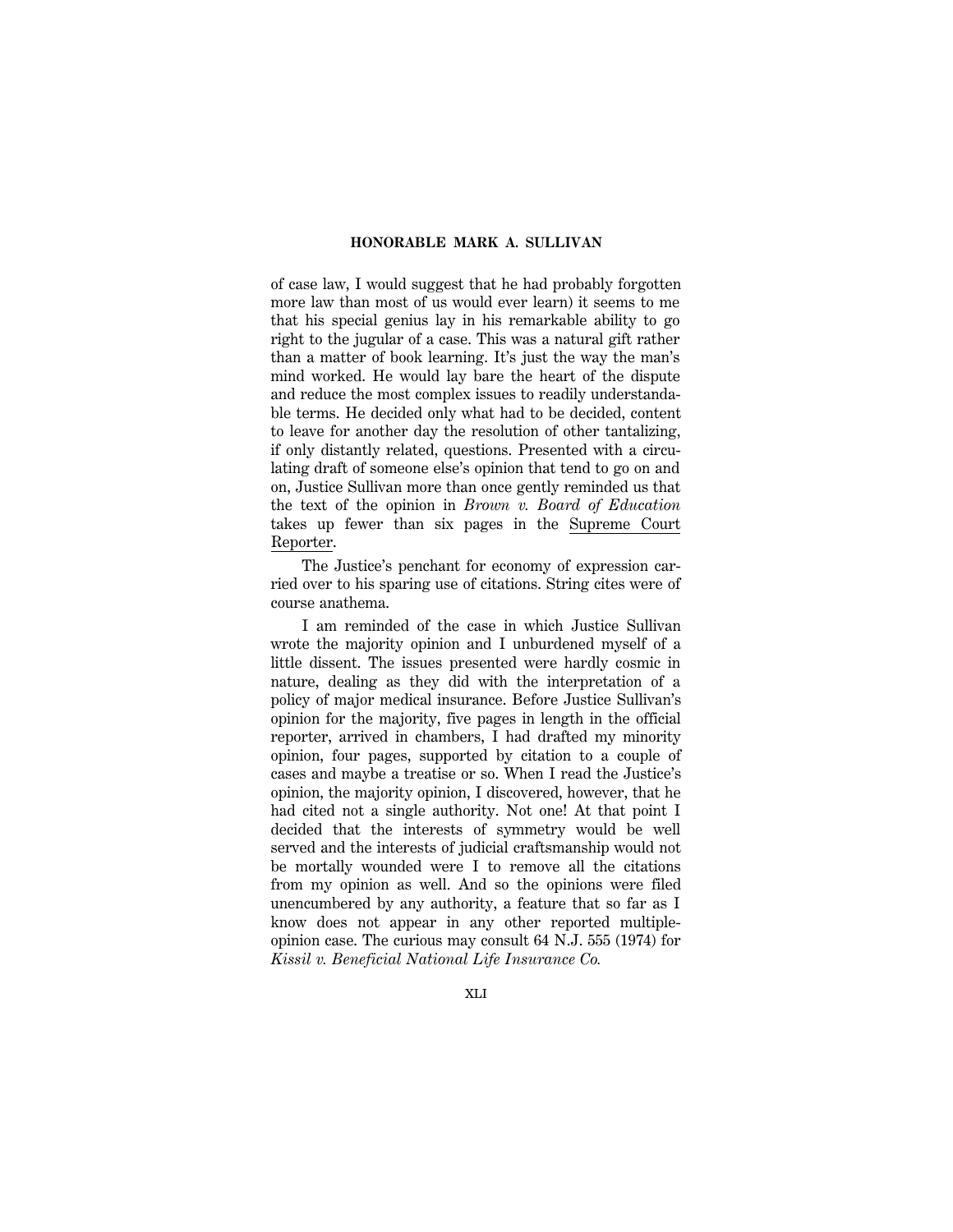Precedent, or lack thereof, was not about to slow the Justice down when he was convinced that the was on the right track. He once circulated an opinion—again, early in my time here—that chartered new waters to reach the result for which the Court had tentatively voted in conference, leaving it pretty much to the author to figure out how to get us there. I know you don't do that kind of thing anymore, but I will tell you that that used to be resorted to occasionally. After studying the draft, I called Justice Sullivan and allowed that although I found the opinion persuasive, I was not aware of any authority for the stated proposition. Justice Sullivan's reply was a classic, delivered with but thinly-concealed exasperation and, I am certain, much rolling of the eyes heavenward. (I couldn't see that, but I could ''hear'' it): ''Robert''—now I knew something portentous was going to come down right away with the formal address of ''Robert''—''This is the Supreme Court. We don't need authority—we are the authority.'' I promptly gave him my vote in favor of the opinion and decided that this was turning out to be a pretty swell place to work!

On the non-judicial side I remember well the Justice's virtuosity with a little pen knife that he always carried with him for use in a variety of ways beyond the paring of this daily apple: fixing the plumbing in the men's room adjacent to the Court's conference room in the State House Annex— I have to depart from the text here. Let me tell you about that.

There was a men's room next to that gorgeous conference room. It was about half the size of Grand Central Station. You could have convened a judicial conference in there and there were facilities galore, but lovely, ancient, and nonfunctional frequently, and when the things would start to drip and water run, it irritated Justice Sullivan to the point where out would come the little knife and he would leave us and go out into the adjoining room and do whatever he did with the thing, and he fixed the plumbing. We didn't need any maintenance people. As well he wres-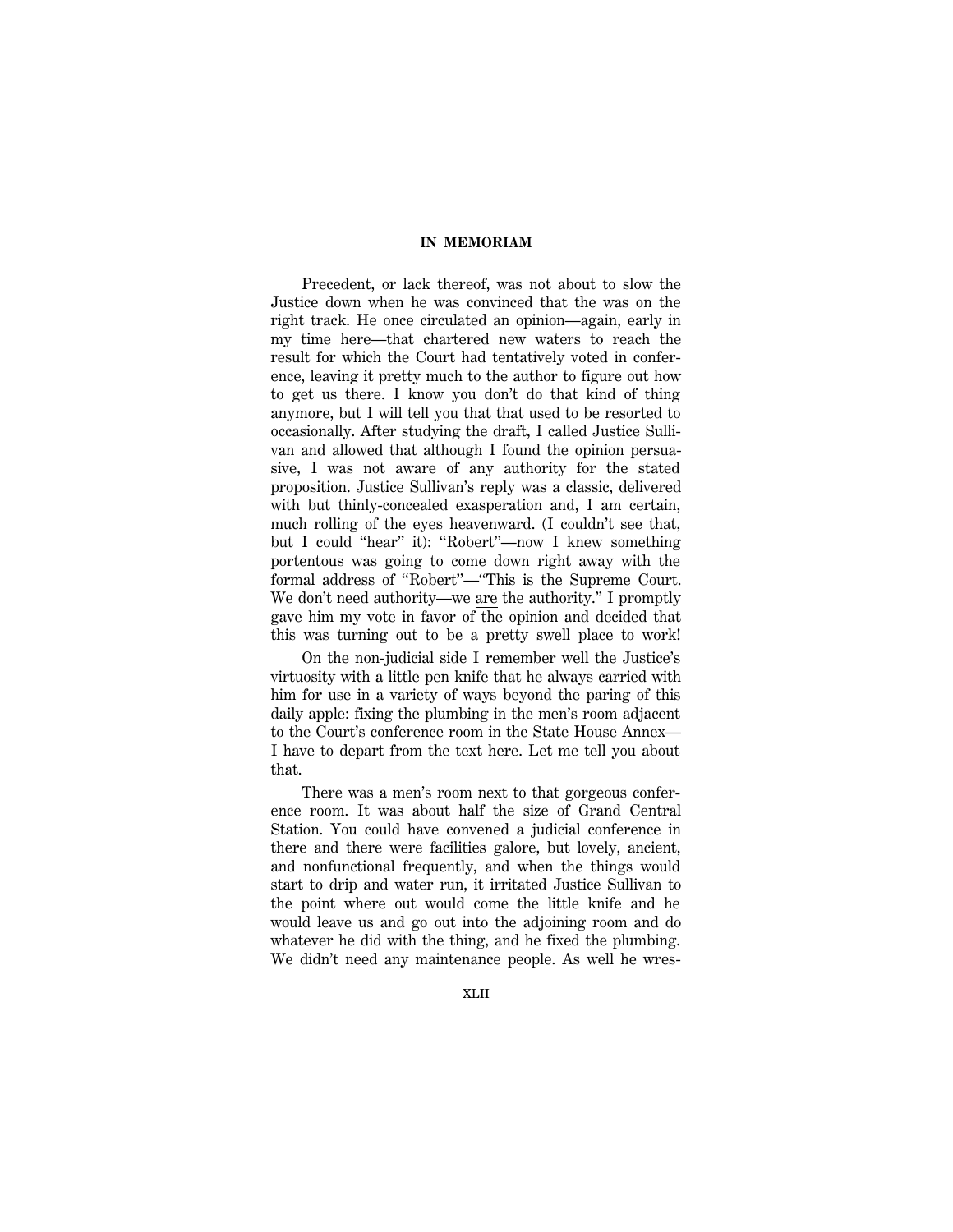tled with that stunning, if incorrigible, grandfather's clock that still graces the conference room, I guess; it is still, I suppose, as temperamental as it was then. (The clock won that one. He'd get it to work for a day or so and then it would fail.)

I have not dealt with Justice Sullivan's post-retirement service to the Court system. Others today will do so; but I want to resurrect the most remarkable order signed by Chief Justice Robert Wilentz in December 1981, setting forth the terms of the Justice's recall to judicial serve. Never before or since, I suspect, has such all-encompassing jurisdiction been conferred on a single judicial officer. The order speaks volumes of the confidence that this Court placed in this great Judge. It reads:

Ordered that former Associate Justice Mark A. Sullivan retired on pension and recalled for temporary service within the judicial system by virtue of the order dated August 3, 1981, is hereby temporarily assigned to the Superior Court, Chancery Division (General Equity and Matrimonial cases) the Superior Court, Law Division, the Juvenile and Domestic Relations Court of all counties and the county district court of all counties, to hear such matter or matters as assigned by the Chief Justice without need of further order with respect to the particular case so assigned.

Look, in other words "any kind of case in any court, top to bottom, anywhere in the New Jersey Court system.'' I don't think that there is another Order quite like that.

Let me end with a description of Justice Sullivan taken from the Court's statement on his death. I can't improve on the expression, so I quote it directly.

Justice Mark Sullivan was a practical man, a cultured man, and most of all, a man who dearly loved the work he performed so well. He was a firm believer in tradition, and he deeply respected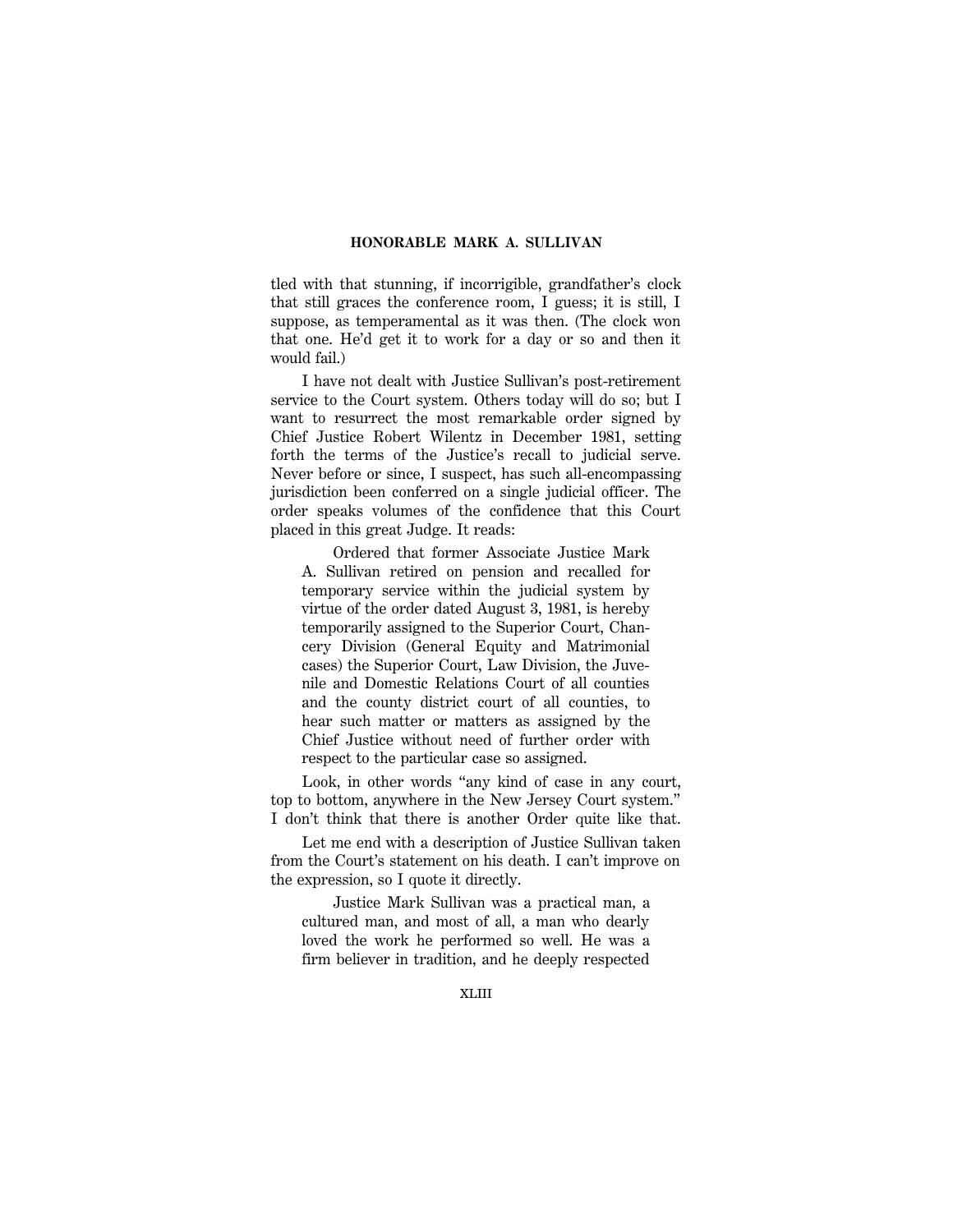the institution he and his fellow Justices served. Those qualities helped make him an invaluable part of the Supreme Court. In the light of his wealth of experience, his arrival on the Court was viewed with anticipation and pleasure, his service with appreciation for the quality of his performance, and his departure with sincere and deep regret.

Thank you.

CHIEF JUSTICE PORITZ: Thank you, Justice Clifford.

Our next speaker is retired Justice Daniel O'Hern, who was appointed to the Supreme Court as Justice Sullivan's successor in 1981.

JUSTICE O'HERN: Chief Justice, members of the Court, retired Justices, especially the judges of Hudson County with whom Justice Sullivan spent his final years on the bench, Mark and members of your family, and friends. Now I'm the lucky fellow who replaced Mark Sullivan. I didn't really replace him, I succeeded him, and I had the experience of spending the first several years on the bench in his company. At first we shared chambers in Asbury Park and later in Red Bank. I inherited his secretary, Carol Rittershoffer. I inherited his system, and members of the Court who sat with me know I didn't use it as well. He had an extraordinarily simple system. Petitions for certification were scribbled on the back of the brief and a majestic recital would follow from that. Conference notes were brief, if nonexistent, but the case could always be presented clearly.

I showed Justice Sullivan my first opinion before I circulated it, and he looked at it, he read very quickly, he said it was fine and then added one thing I never forgot. He said, ''It's the right result, Dan.'' He had an innate sense of justice.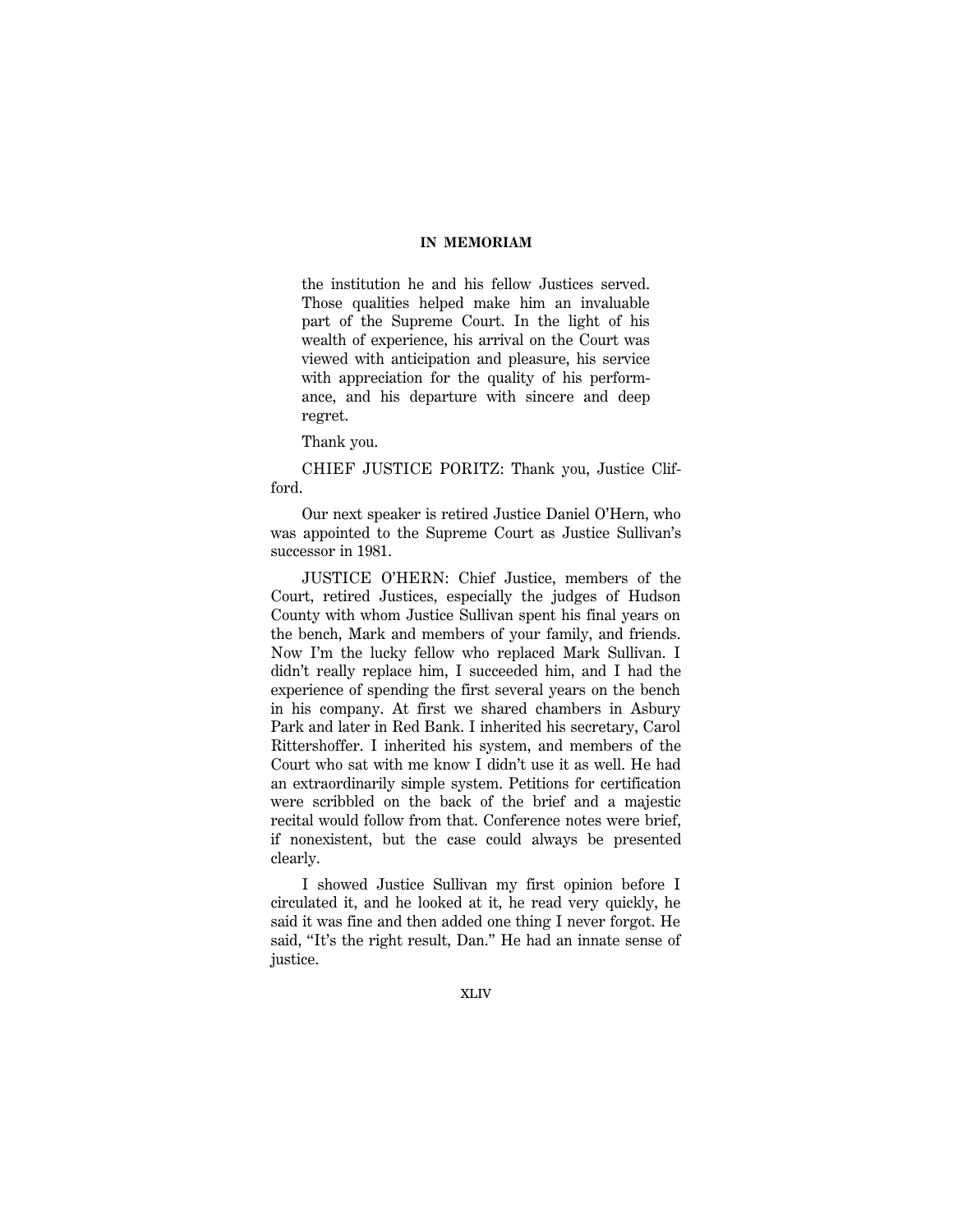For many years I enjoyed lunches with Justice Sullivan, retired Justice Haydn Proctor, and several older Monmouth County attorneys; Sol Lautman, Vince Keuper, Morris Oppenheim, and a retired banker named Jim Forsythe. Although I was in my fifties, the age of our luncheon group averaged 80. I heard many wonderful stories of the old days in Hudson County, including the legendary ''Rice Pudding Day.'' And if you've never heard the story of Rice Pudding Day, on one occasion the faithful workers were seen walking into city hall with paper bags on New Year's Day: it actually was New Year's. And a newspaper reporter said, "What's in the bags?" They said, "Rice." "What's the rice for?" "Rice pudding," they said.

Mark's wife died before he did. At her funeral service the eulogist compared the Sullivans to the first families of Maryland, describing the Sullivans as among the first families of Jersey City, and they were surely that. You've heard from Justice Clifford of his father, Mark A. Sullivan, Senior. The name Mary Anthony resounds with dignity. It was only natural that Justice Sullivan would follow a career in public service.

His father was one of the ''earlier campaigners for democracy, now forgotten, [who were] the forerunners of Woodrow Wilson. Their battles against privilege and their efforts to meet the problems raised by urbanization and industrialization educated New Jersey voters in reform and laid solid foundations for the work that Wilson would do.''

Justice Sullivan was a gifted Judge. You have heard that he was recalled to service. I had the privilege to share chambers with him when Chief Justice Wilentz appointed him to preside over the 1981 election contest recount involving Governor—soon to be Governor Kean and Candidate Jim Florio. The other panel members were Appellate Division Judges Jack Fritz and Bill Bischoff and what a panel they were. They cleaned up all the issues in about a week without a single matter ever coming to our attention or being in serious dispute.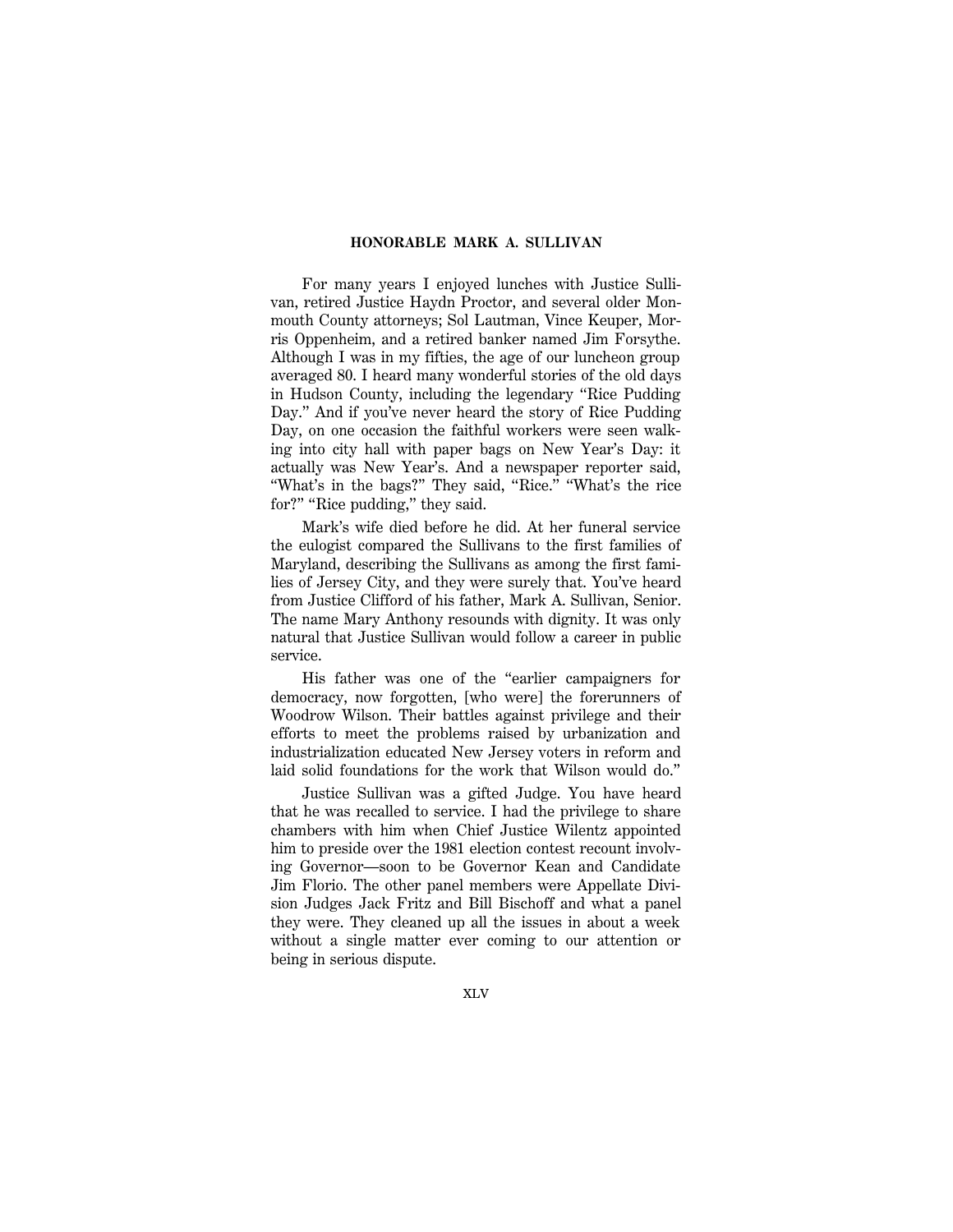During the Florida procedural quagmire during the Bush/Gore election contest in 2000, I liked to tell people how New Jersey would have handled the case, with a single tribunal empowered to hear all the matters arising from the dispute.

That case was but one example of the extraordinary ability of Mark Sullivan. Milton Conford, who sat with him on the Appellate Division, said of Justice Sullivan:

The frequency of his writing assignments reflected recognition of his diligence in producing opinions in cases assigned to him and the clarity and conciseness of his dispositions. A Sullivan opinion rarely exceeded ten or twelve pages and was sparing of footnotes. Proportionately succinct were his relatively infrequent dissents and concurrences. Justice Sullivan possessed the rare knack of getting quickly to the heart of the issue at hand, addressing it directly, and resolving it with economy and simplicity of expression. It was the Justice's belief that a judicial opinion should be comprehensible to the public as well as to bench and bar.

In his then famous article in the Law Journal about opinion writing he said the use of ''copious citations of, and quotations from, other cases and authorities  $\ldots$  is showy, but much of it is unnecessary. The use of footnotes, a distraction at best, is carried to excess.''

Off the court, Justice Sullivan was a charming person. He loved a good martini, a vodka martini. He loved to cultivate tomatoes. He taught me a lot about raising tomatoes. He loved a day of golf, dinner at the Spring Lake Golf and Country Club, and after retirement could be seen at the races at Monmouth Park.

Most of all, he loved the companionship of Joy M. Sullivan, his childhood sweetheart from Jersey City, and took pride in the accomplishments of his son, Mark Sulli-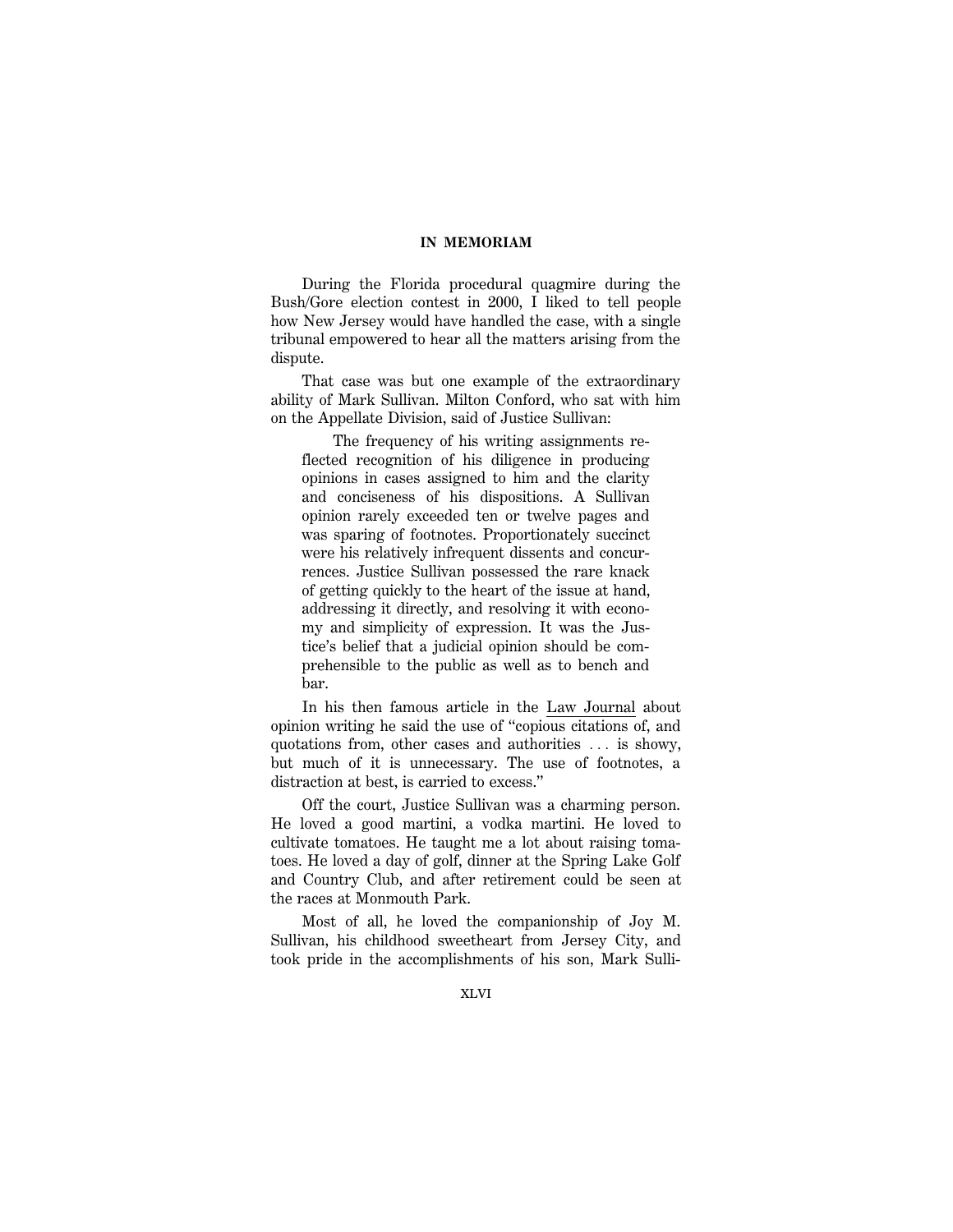van, III, who had followed the family tradition and became a Superior Court Judge.

One of my favorite recollections of his retirement years is his story of Joy at the nursing home patiently correcting the grammar of the care givers in the facility.

The Court, as you know, has an institutional memory. The memory of Justice Sullivan was fresh when I joined the Court, and I heard firsthand the accounts that Justice Clifford has related regarding his contributions to the work of the Court. When Justice Sullivan retired, Chief Justice Wilentz summarized those contributions:

One would have to spend years of study in order to give full credit to Mark Sullivan's contribution to the people of this State. His published opinions are an important part of his judicial career; in terms of the development of our law, the most important part. But a judge contributes to society every day of the week, not just on the day that his opinion may be published. For thirty-six years this dedicated man brought justice into the lives of thousands of people. He brought not only sense to the laws of this State in the valuable opinions he authored, but also good common sense to evidence rulings, determinations of motions, and decisions on the merits.

Chief Justice Wilentz continued:

One would actually have to participate in the Supreme Court's work, as you do, to understand fully his value. Published opinions are but one part of our work. Disposition of motions, disciplinary matters, and petitions for certification by far outnumber our opinions. The variety of questions, the kinds of situations involved, outstrip the knowledge of most lawyers and judges. It is not at all rare that a Justice will find a matter before him, or before the Court, which has to be decided fairly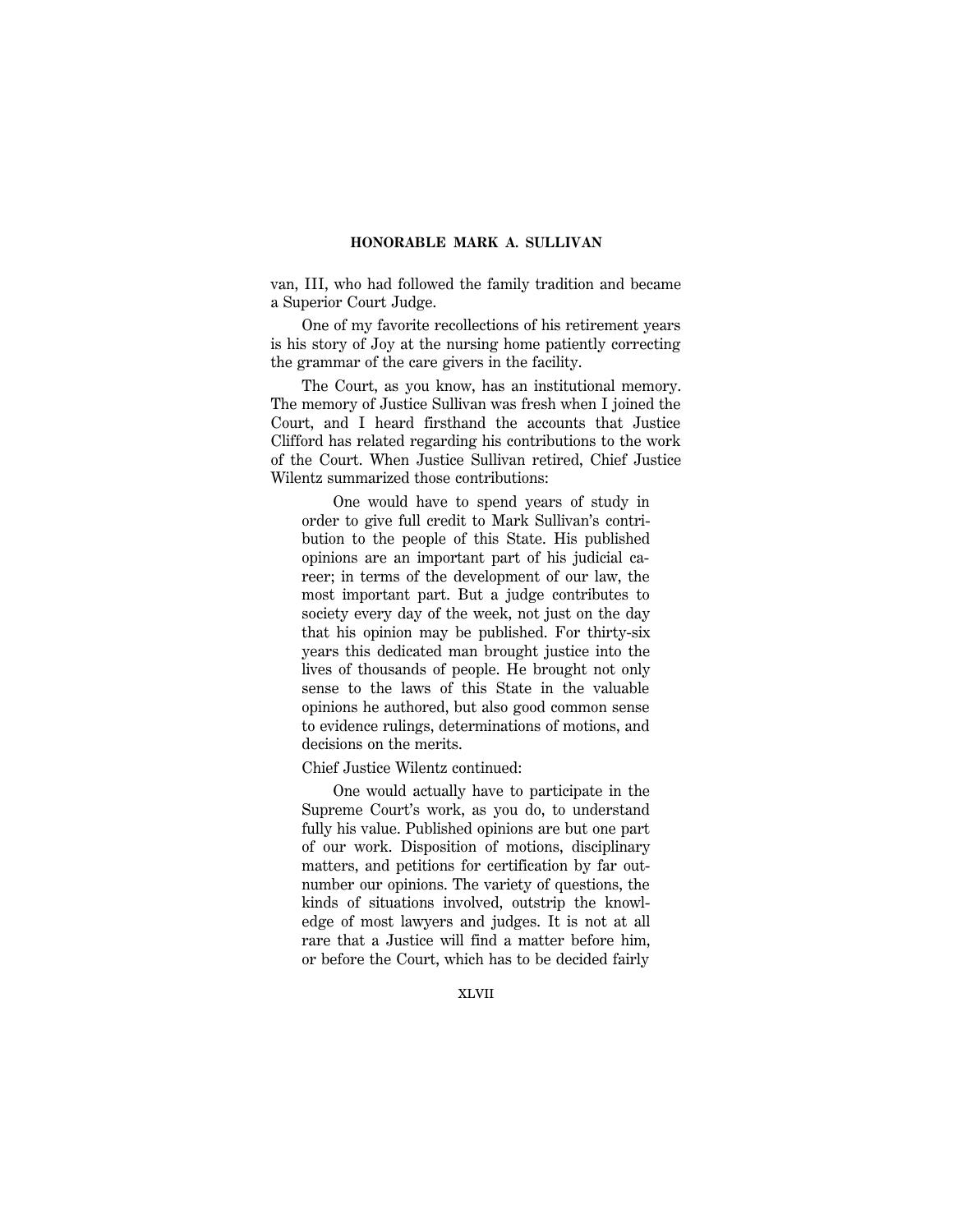quickly, involving either a factual pattern or unusual proceeding or question of law with which he has never been involved. What a comfort, and more importantly, what enlightenment, for a Justice to be able to speak to a colleague who has handled numerous such proceedings, determined many similar, if not identical motions, and who is completely at ease with the factual pattern before the court.

Chief Justice Wilentz concluded that we were lucky to have him with us for so long, and he only wished that the public knew "how much  $\ldots$  he has done for them, how hard he has worked, [and] how devoted he is  $\dots$ " All of us here, family, colleagues, and friends, were lucky to have had him with us for so long.

CHIEF JUSTICE PORITZ: Thank you, Justice O'Hern.

Richard Badolato, President of the New Jersey State Bar Association, will now speak to us on behalf of the organized bar.

MR. BADOLATO: May it please the Court, Chief Justice Poritz, Associate Justices, distinguished guests, family, and friends of Justice Sullivan. I am honored to be able to speak on behalf of the New Jersey State Bar Association at this tribute to the life and accomplishments of Justice Mark Sullivan.

Justice Sullivan has been called a judge's judge by those who worked with him on the bench, and no wonder. He committed almost his entire legal career to the judiciary beginning in 1945, even before our modern judicial system was in effect, and continuing past his mandatory retirement age in 1981. Justice Sullivan worked his way up from the trenches in the Second District of Jersey City to the County Superior Court, to the Appellate Division, and finally to the New Jersey Supreme Court in 1973. Even after his mandatory retirement in 1981, Justice Sullivan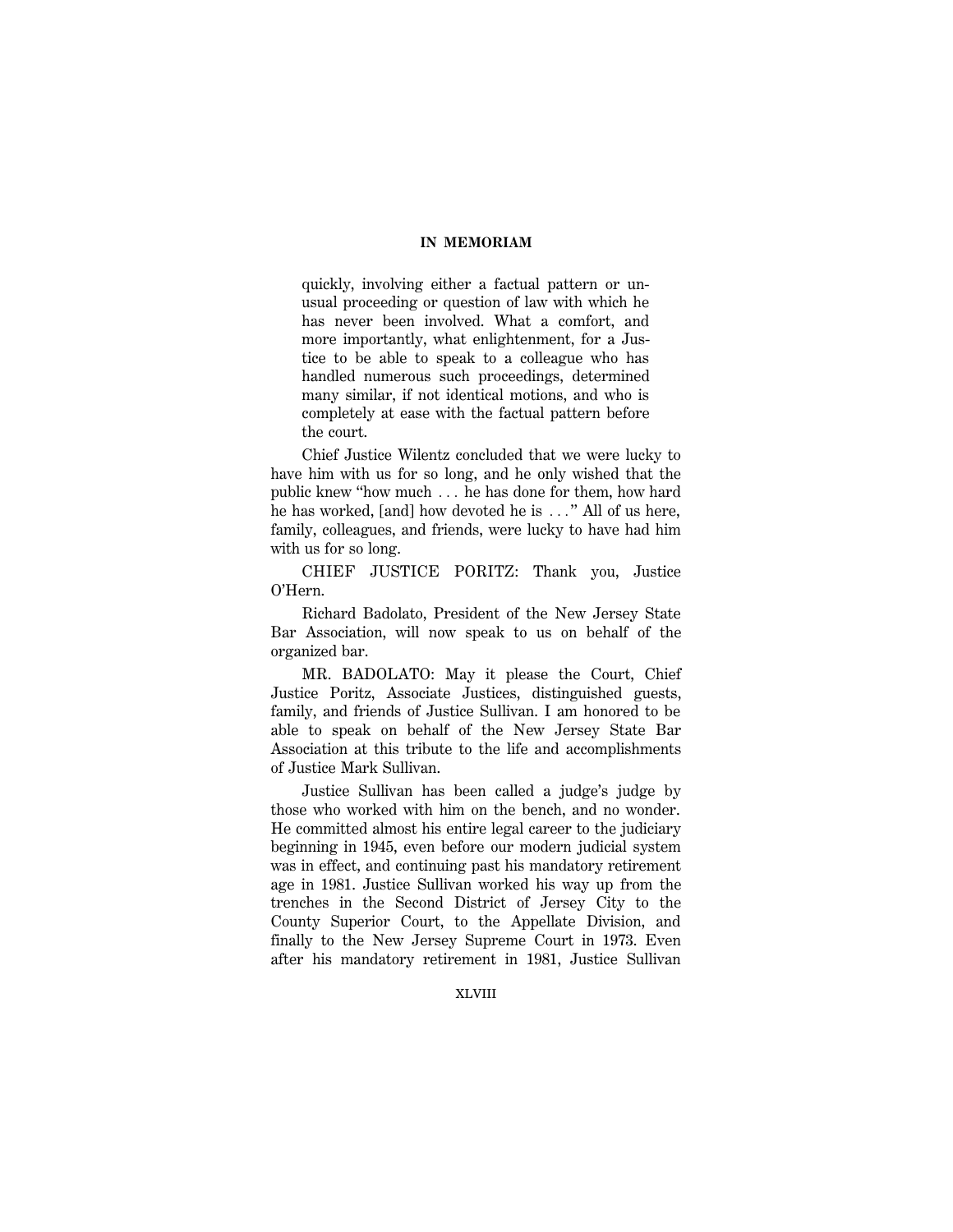returned to the bench on recall service, making himself available to the Court wherever and whenever he was needed.

Others today will tell you about the significant opinions that Justice Sullivan wrote and about how those opinions provided clear guidance to the bench and the bar. As someone who has practiced for 37 years, I can tell you respectfully, of course, that clarity is not always the hallmark of judicial opinions. In this regard, Justice Sullivan performed the significant service to generations of lawyers. The true extent of that service will likely never be known, as I understand, from an impeccable source that Justice Sullivan was the author of many of the Court's per curiam ethics opinions issued during his tenure.

Justice Sullivan not only committed himself to serving the judicial system through service on the bench, but he also played an important role in the administrative side, particularly regarding attorney and judicial ethics. Shortly after his retirement, then Chief Justice Robert Wilentz appointed him as chairman of a Supreme Court committee on attorney discipline structure, which came to be known as the Sullivan Committee. That committee issued a sweeping report, which resulted in major restructuring of our disciplinary system, including, among other things, the creation of separate offices to handle complaints against lawyers, appeals of those complainants to the Disciplinary Review Board, and complaints against judges. The Sullivan Committee's recommendations were the essential first step in creating a more responsive and efficient disciplinary system and almost twenty years later, the structure it proposed still stands.

However, I cannot simply note the achievements without also mentioning another recommendation of the Sullivan Committee—that all attorneys be assessed an annual fee to financially support the disciplinary system. Then the fee was \$25, and while I do not recall the precise details, I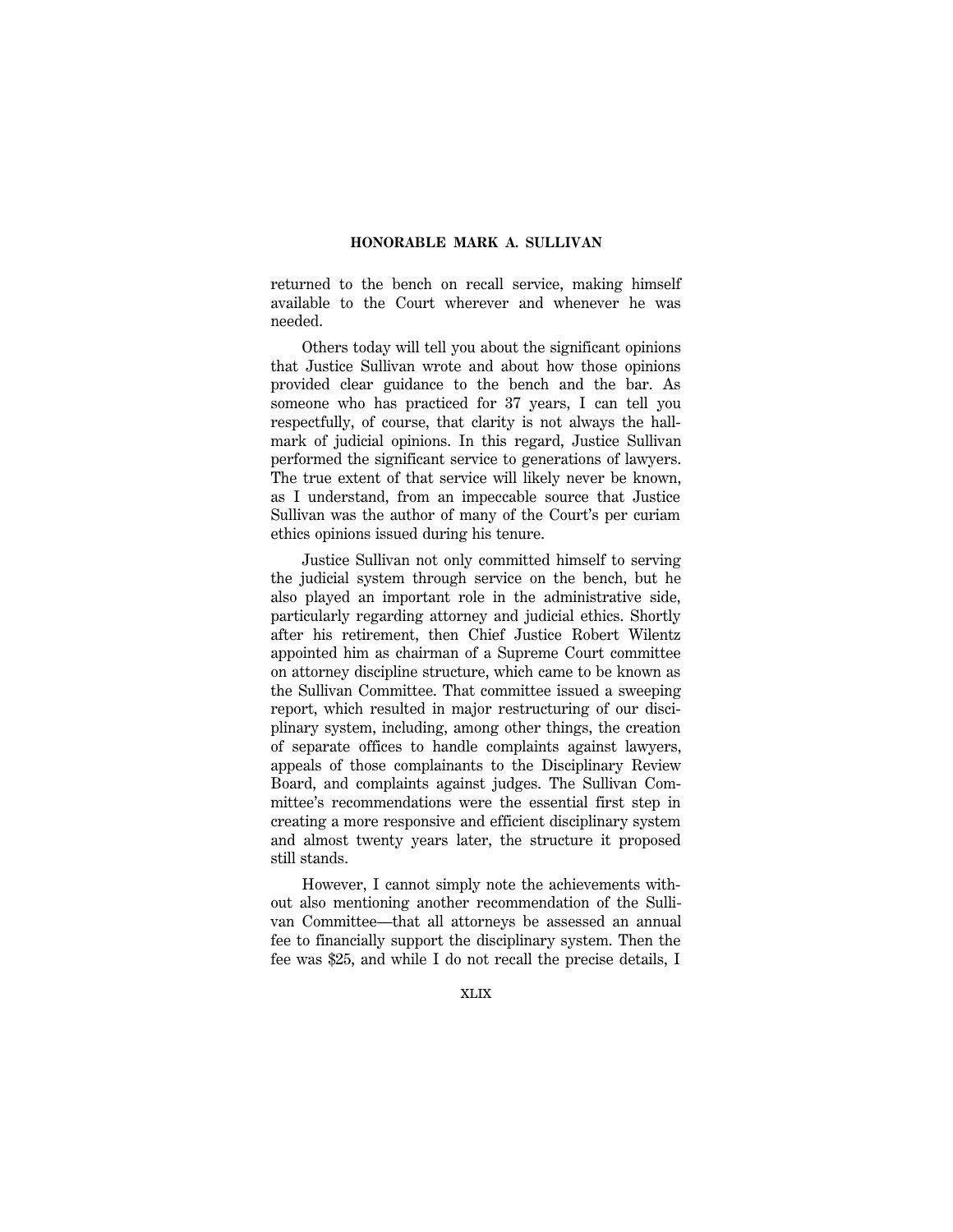suspect that the bar objected to the assessment; that, too, has a twenty-year history.

The other areas of ethics to which Justice Sullivan devoted much of his energy involved the ethical conduct of judges. After his retirement, Justice Sullivan served first as Vice–Chairman and then for nine years as Chairman of the Advisory Committee on Judicial Conduct. This is perhaps the most important of the Supreme Court Committees, attested to in part by the fact that its leadership is always comprised of a retired Justice. And who better to serve that role than a retired Justice who had experienced firsthand the challenges and rewards of each level of judgeship. It is before this tribunal that complaints against judges are first considered and if found to have merit, heard in a full adversarial proceeding.

During his tenure as Chairman, the workload of the Committee greatly increased, but the number of grievances, which ultimately came before the Court as formal complaints, did not. In part, that was due to Justice Sullivan's skillful handling of these matters after careful consideration of all the unique circumstances in each particular case.

Justice Sullivan's practical and evenhanded approach is perhaps best illustrated by an informal comment he once made to the Committee in the context of judges exercising their contempt powers. He remarked that during the entire career as a judge, he had not issued a single contempt order; instead, when he felt things might be getting a little out of control, he would call a recess, go back to his chambers, count to ten or, as he admitted, even a lot higher, and only then would be return to the bench and continue the proceedings in the calm and thoughtful manner all had come to expect from him. This is true judicial restraint, something to which we all can aspire.

The Sullivan Family has deep roots in the New Jersey judicial system that date from Justice Sullivan's father's career, which began in 1910, and continues with his son,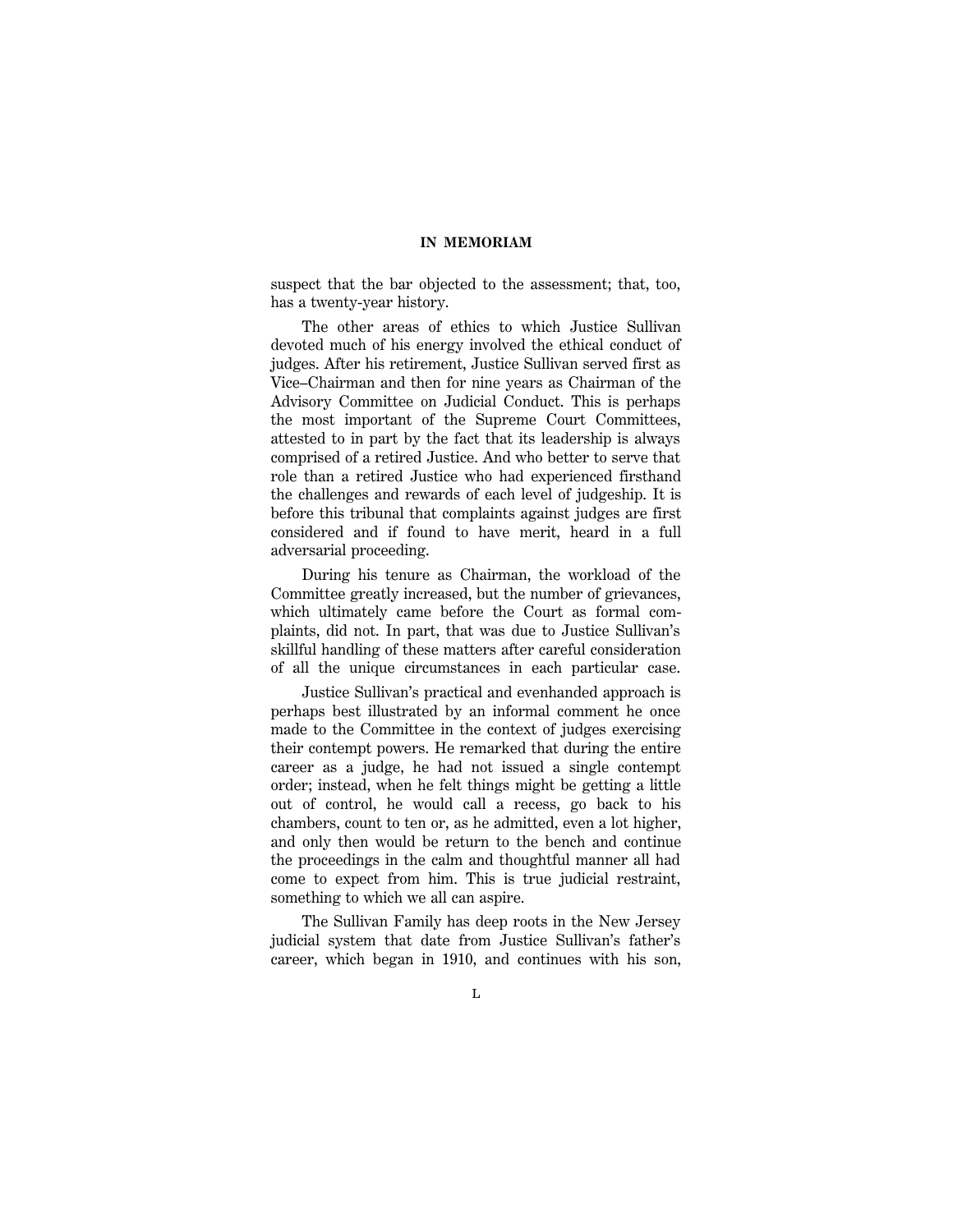Mark A., Junior, who sits in the Superior Court, Monmouth County. Such an inheritance and legacy—such is the inheritance and legacy of great Justice Mark Sullivan.

Thank you.

CHIEF JUSTICE PORITZ: Thank you, Mr. Badolato.

Next, we will hear from Justice Sullivan's son, Mark. Judge Sullivan?

JUDGE SULLIVAN: May it please the Court. Chief Justice, Associate Justices, family, and friends. The fact that this proceeding is taking place today would please my father greatly. He loved the courts of this State, and the Supreme Court in particular. I'm sure that he is very proud of how well this Court is doing today.

At the time he was born, his father was the sitting Judge of the Court of Errors and Appeals, then the State's highest court. By the time I was born, he was already a judge of the Second District Court of Jersey City. Over the course of the next 45 years, he was to sit on the Hudson County District Court, the Superior Court, Chancery Division, Essex County, the Appellate Division, and the Supreme Court. After retirement he was recalled to the Law Division, Monmouth County, and then to the Appellate Division. Ironically it was while he was on recall in the Law Division that he handled one of the most sensitive cases of his career involving the disputed outcome of the gubernatorial election of 1981.

There are people here more qualified than I to discuss the major cases that came before the Court during his tenure. My recollections are more personal. During the time that my father served in the Chancery Division in Essex County from 1953 to 1959, I was between six and 12 years old. Occasionally, if I did not have school on a particular day I would go with him out to Newark and watch the proceedings in his courtroom. His chambers were in the Hall of Records. The present Essex County Courts Building hadn't even been built yet.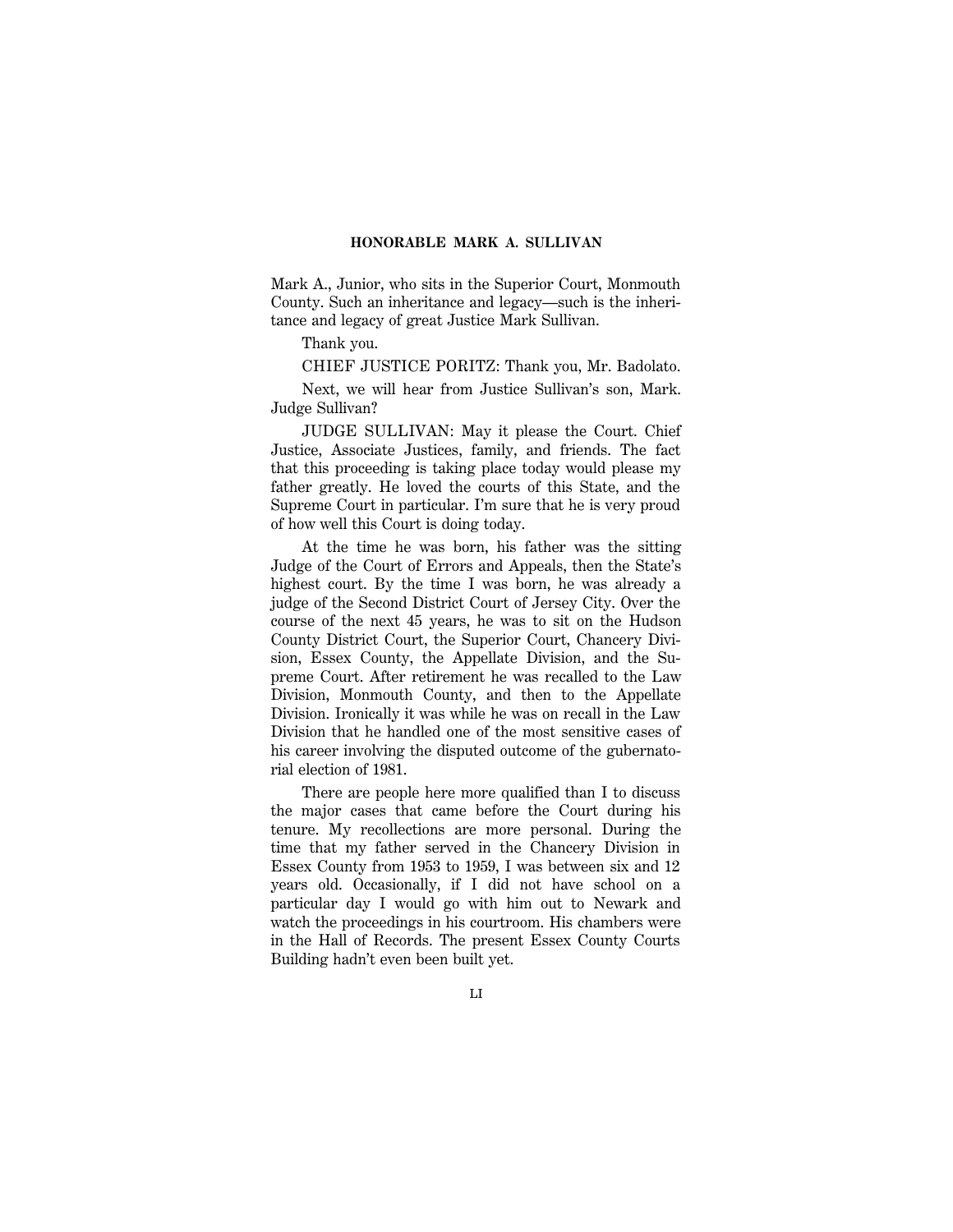Since he was in the Chancery Division, his courtroom did not have a jury box. However, on one occasion when I was there he was doing a competency hearing. In those days only a jury could make a finding of incompetency. Since there was no jury box, though, the jury had to sit on the first long public bench in the courtroom. When my father came out, everyone stood up. He said, ''Please be seated.'' All 12 jurors sat down and the bench they were using collapsed. No one was hurt, fortunately, and they were able to go on with the trial.

On another occasion when my cousins Arthur and David McGuire were there, when my father was off the bench we took turns playing judge and attorney in the courtroom. Many years later when I was in private practice, I was still trying cases for the Attorney General's Office as outside counsel, when I had two trials scheduled on the same day, one in Gloucester County and one is Essex County. The trial in Gloucester County started first, so the one in Essex County had to be carried day to day. Unfortunately, the one in Gloucester County lasted six weeks, so Essex County was getting a little impatient. (This was before Judge Falcone's days there as Assignment Judge.) So when I finished the trial in Gloucester I went to Newark and was quickly told to report to Judge Walls for trial. I asked the assignment clerk where Judge Walls was located and she said Room 316, Hall of Records. I went over there and as we went closer, everything began to look familiar. I finally realized that this was my father's old Chancery Division courtroom. And it was a very emotional experience for me to be trying a case in a room that I had played in in the 1950s. I did tell my witnesses to be very careful where they sat, however.

When I got home I called my father and said, ''You'll never guess where I'm trying a case, your old courtroom in Newark.'' I told him that there was now a real jury box in the courtroom, so I didn't have to worry about the seat collapsing. I also told him that they had moved the wall in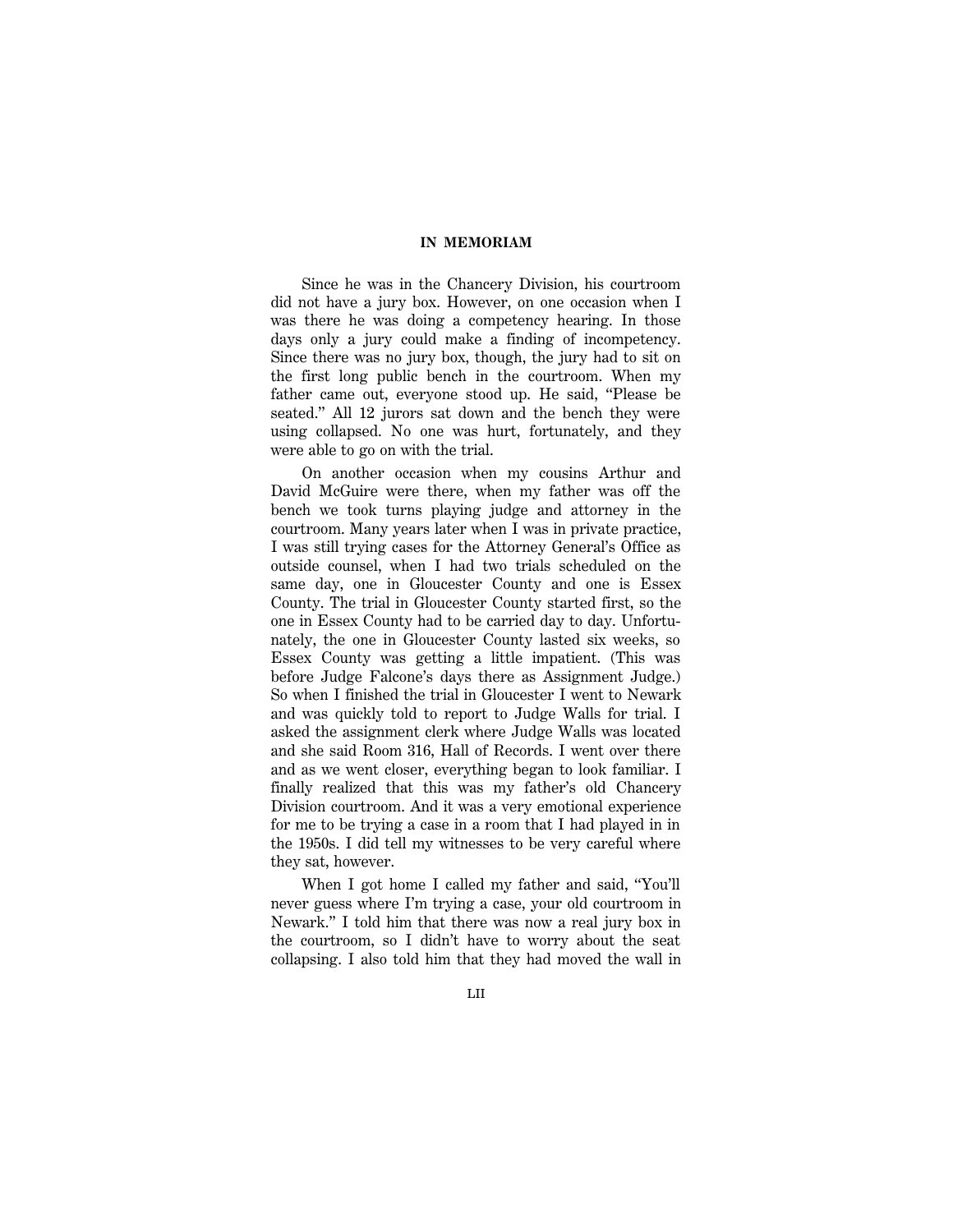the chambers between the judge's office and the secretary's office to make the secretary's office larger. He replied that they should have done that a long time ago, the secretary's office was always too small and the judge's too large.

From the time when I was maybe twelve up to the time I left for college, he would frequently tell me a series of facts, advise me of the law involved and the issue in dispute, and ask me what I would do. This was the beginning of my own legal reasoning process. My father always had the ability to spot the real issue in a case. Once he had spotted the issue, he resolved it and then stopped writing. His opinions were all short.

I have a cousin on my mother's side who's a Jesuit Priest, Father Frank Hamill. Some people refer to him as Fast Frank because his masses and sermons were always short. My father's opinions and Father Frank's sermons have a lot in common. They don't use a lot of words, but by the time they finish, you know exactly what they're telling you.

I'm reaching the stage in my own career where many of the judges I worked with for years are retiring. They all have different plans; some want to retire completely, others want to do arbitration. When my father retired he couldn't imagine doing anything other than going back and being a judge. He stayed on recall as long as he was physically able. For a short period of time we even had chambers across from each other, which was a very rewarding experience.

Several months before my father passed away, Justice O'Hern wrote a beautiful article about him in the New Jersey Law Journal. I brought it over and read it to him. Typically, his only comment was, "I'm undeserving of such praise.'' On this one point, I have to disagree with him. It is, therefore, on his behalf that I wish to thank the Court for conducting this proceeding and permitting both his families, the family into which he was born and married and the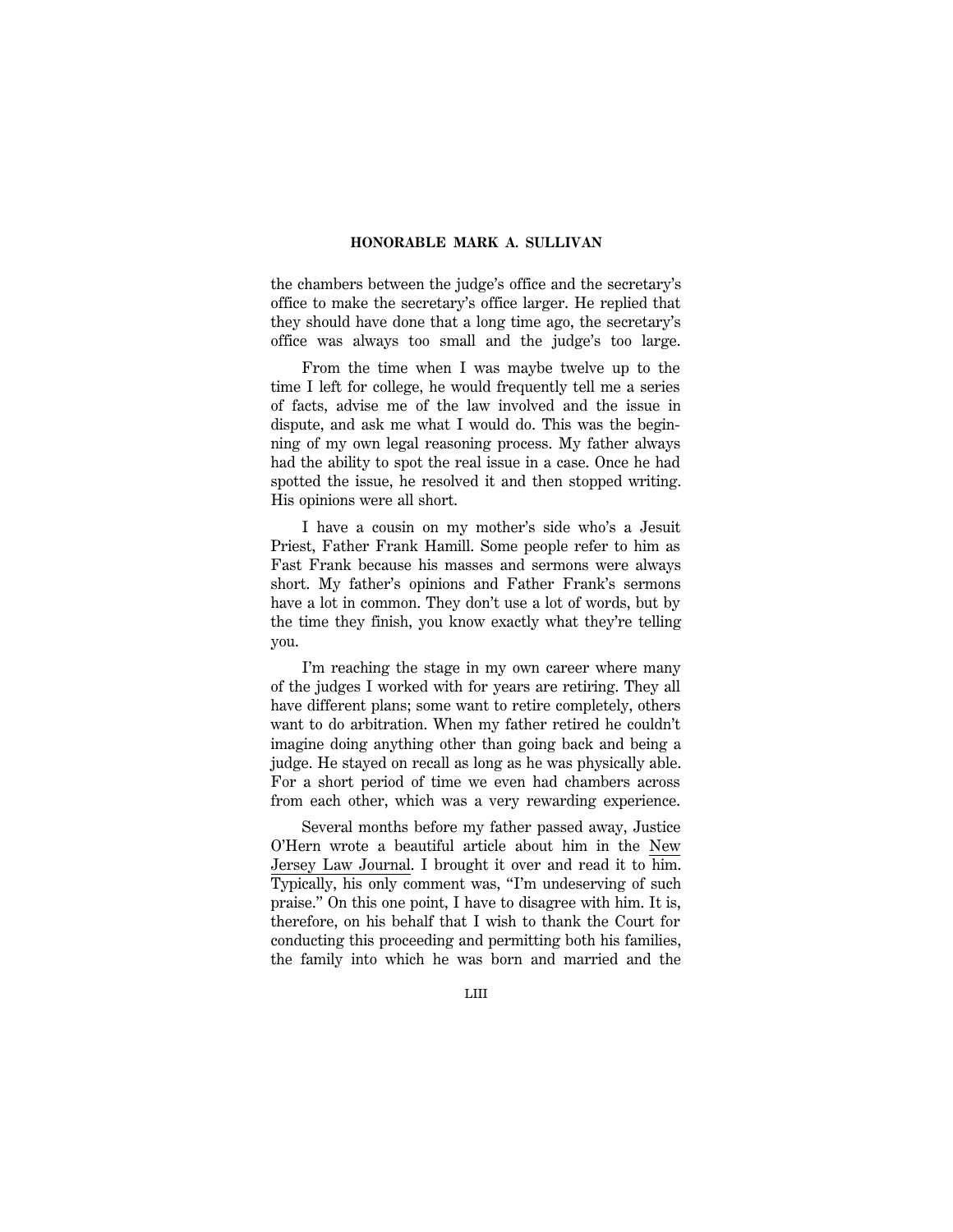family of the bench and bar, to come together and remember him.

CHIEF JUSTICE PORITZ: Thank you, Judge Sullivan.

Justice Sullivan's former law clerks are well represented among today's speakers. The first is our Essex Vicinage Assignment Judge, Joseph Falcone.

JUDGE FALCONE: Chief Justice Poritz, members of the Court, past members of the Court, family, and friends of the late Associate Justice Mark A. Sullivan. During my 34 years at the bar, I have been blessed many times. The very first blessing occurred during the spring of 1968 when I received a call from the Judge offering me a position as his law secretary of the upcoming court year. I'll spend a few moments that I was told I had—by Mr. Townsend recounting some of those experiences, which I think tell you a lot about the man.

In late October 1968, the building at 520 Broad Street was abuzz with news that the bar results had come out. The Judge called me in chambers and said, ''Joe, have your heard?" I said, "No, I haven't." He said, "Go make a phone call.'' I was so nervous I went out in the hallway and used the public telephone. My late mother came to the phone and I said, ''Mother, did something come for me today from the State?'' And she said, ''Yes.'' And I said, ''Well, open it.'' She said, ''Well, let me go get my glasses.'' And I kept yelling into the phone, ''You don't need to get your glasses, tell me if it's thick or thin.'' Because in those days you knew by the thickness or the thinness whether you had passed or not. So I stood in that phone booth. It seemed like an eternity before my mom came back, put her glasses on and said the good news. I immediately went back in and told the Judge. In a typical fashion he congratulated me, and then he took me around to see the other Appellate Judges Gerald Foley, Edward Gaulkin, and Victor Kilkenny. And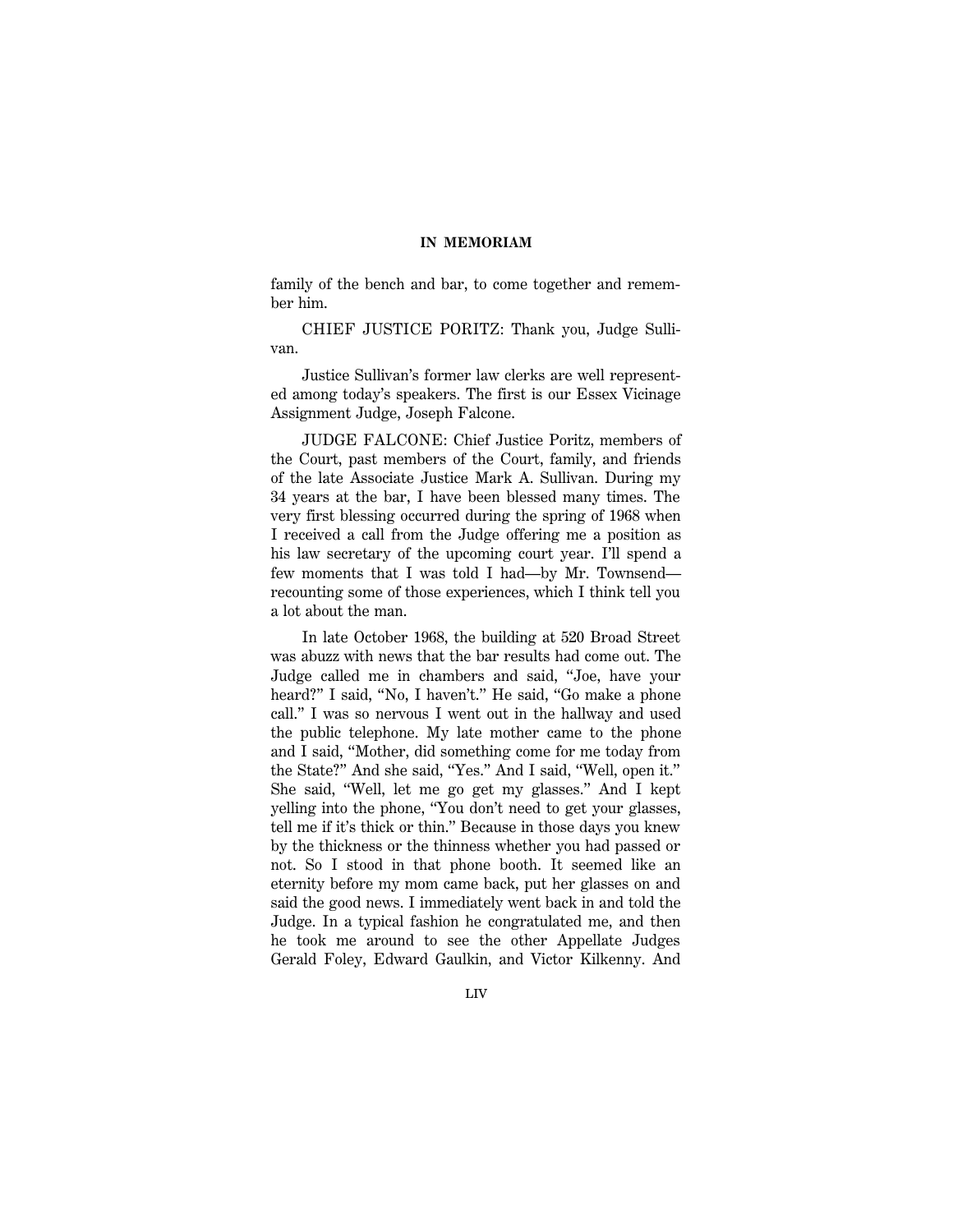I'll never forget how he introduced me. He introduced me as the newest member of the bar.

Several months later into the clerkship he said to me on a Friday, ''I want you to come in next week and watch one of the arguments'' because it involved, as one of the attorneys, the late Judge Alfred Clapp. And as one would expect, it was a will contest. I sat in the courtroom at 520 Broad Street, and I listened as one of the judges propounded a question on Judge Clapp. And he pondered a moment and then he did something I have never seen since and can't possibly forget. In responding to that question, he cited himself as the authority. I can still see his adversary slumping ever so slowly in his chair.

On a very regular basis, Judge Sullivan would call me into chambers and we would discuss a variety of things, not just the cases I was working on, so he taught me a lot about life, he taught me a lot about public service. On one of those occasions we were discussing a particular appeal I was working on. It involved a criminal case out of Essex County. And we talked about the transcript. At that point we knew that my next job was going to be as an Assistant Essex County Prosecutor. So he said to me, ''Joe, when I read future transcripts about cases you try, I don't want to see you making those mistakes.'' And I can't tell you how many times I thought of those words as I prepared and tried cases in Essex County.

How I interact today with my law clerks is based on my experience as a law clerk with Judge Sullivan. In terms of preparing me for the real world, I couldn't ask for a better role model and teacher, and I try my best each and every year to do the same for my law clerks.

As many of you know who visit the Essex County Court Complex, photographs of every Essex Vicinage Assignment Judge are proudly displayed in the lobby of the new courts building. I am awed and proud to have my photograph displayed with my first mentor, Justice Sulli-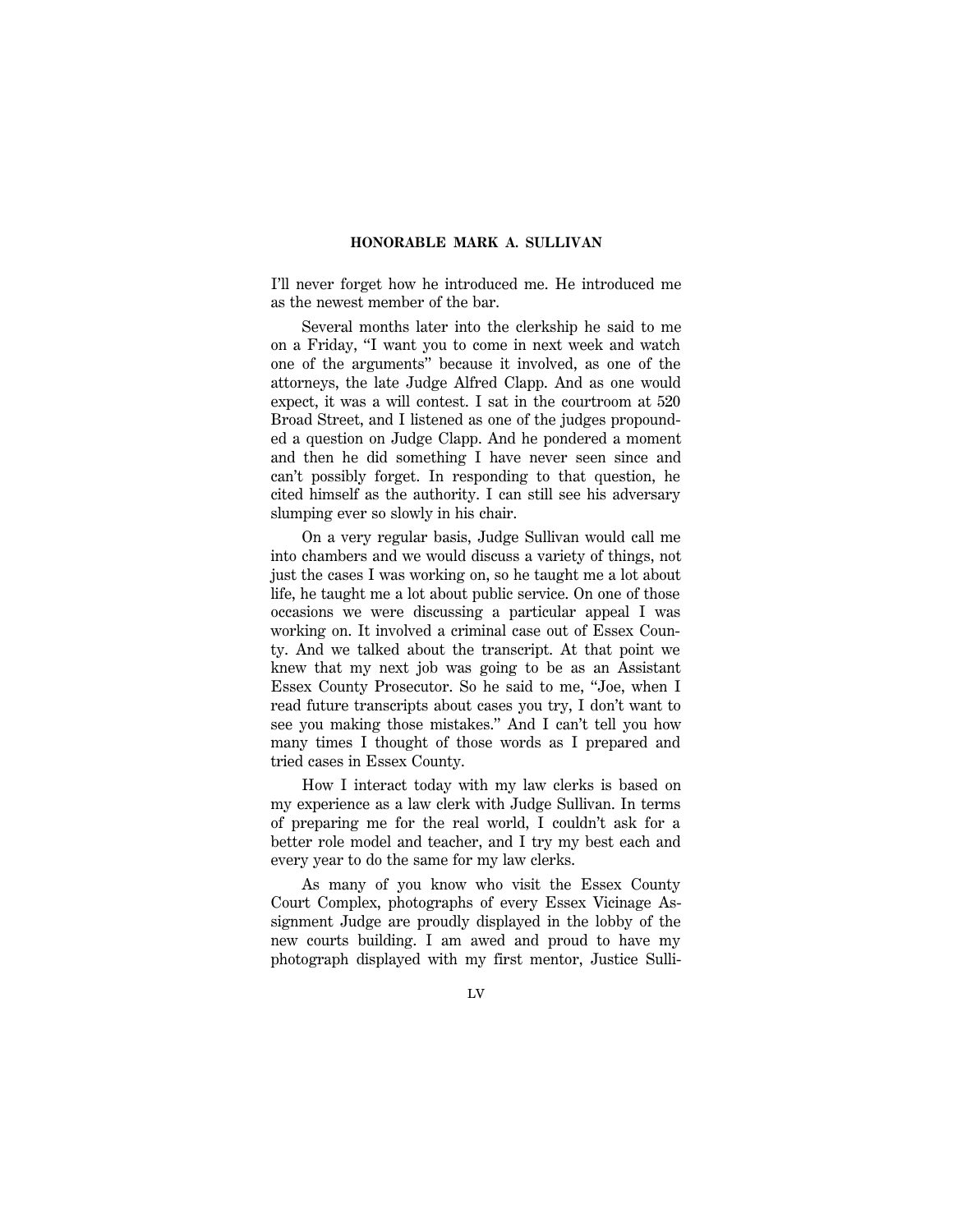van, who, many of you may not know, served as acting assignment judge in Essex during the months of November and December 1956 when I was a freshman in high school.

And, finally, Mark, I want to thank you personally for asking me to participate in this wonderful tribute to your father. I am truly privileged to have known him and to have worked with him.

Thank you.

CHIEF JUSTICE PORITZ: Thank you, Judge Falcone.

We will next hear from another of the Justice's law clerks, State Senator Joseph Charles, Junior.

SENATOR CHARLES: Chief Justice Poritz, members of the Court, former Justices of the Supreme Court, Judge Sullivan and family. It's my honor to be here this afternoon saying a few words about a person who has had a profound impact on individuals' lives as well as the life and the lives in the State of New Jersey through his public service. I think that one of the things that was most important in Justice Sullivan's life was his feeling of privilege to be able to serve the public.

When I was asked if I would participate here this afternoon, I answered of course I would have the availability to be here. What it has caused me to do in thinking about Justice Sullivan—he was Judge Sullivan when I clerked for him in the Appellate Division—was to reflect on him and also to think a little bit about where I am as a State Senator now and other things that have happened.

I think, first and foremost, Judge Sullivan was a subtle man. He was very, very shrewd. He was very, very mysterious in many ways. A lot of people, I think, still can't imagine that in 1969—that was during the Age of Aquarius, you know, when there was a lot of unrest, political, social, legal—how Judge Sullivan then came to Rutgers Law School in his search for a law clerk and indicated that he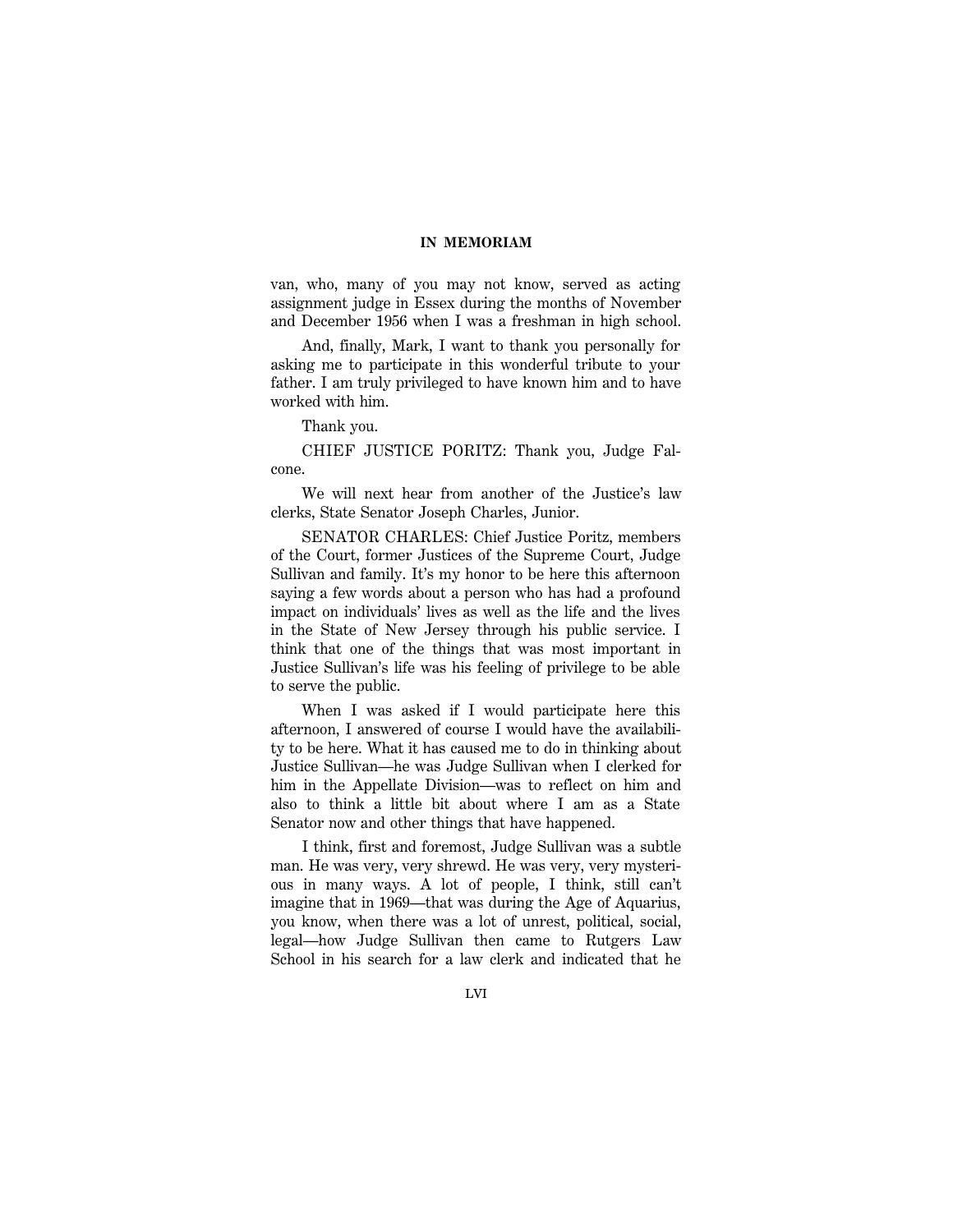wanted all kinds of applications submitted to him to interview for his position as an Appellate Division law clerk. There were only twelve such positions in the State of New Jersey at that time. Thirty-three years later there still are some issues about law clerks and who's law clerking and things of that nature. Thirty-three years ago, Justice Sullivan, then Judge Sullivan, understood the responsibility of all people to make opportunities available for all people. My clerkship was a product of that and I am proud of having been able to serve and even more proud of the fact that Justice Sullivan came by and showed that kind of perception and that kind of sensitivity.

As law clerks we came in and did not know what the practice was about, how we should approach law. In those days there was a lot of protest about the law. The lesson that anybody who clerked for Judge Sullivan received was that the law was an instrument, it was a means to achieve justice. That's characterized by his opinions. We talk about the terseness, the brevity, the clarity of his opinions. That's because I believe that Judge Sullivan sought to do justice in every case. He sought to attain justice in the individual case as well as to have that case stand for a just result. It gets easy when that is your motive, when that is your only motive in discharging your duties as a member of the judiciary, to try to do justice.

As others have said, he went to the core of issues amazingly. I can remember on a number of occasions going into the chambers with the Judge, particularly on emergency-type matters, and trying to understand what was going on and whether this emergency application should be granted or denied. Justice Sullivan would always ask the question of what is right, what is just in this case. He was very strong on the issue of due process and fairness, substantive, procedural, and when that is your guiding star, it's easier, I think, to reach conclusions. I think Justice Wilentz saw that in Judge Sullivan. He should not be a Judge constrained by other judges' opinions, constrained just to decide cases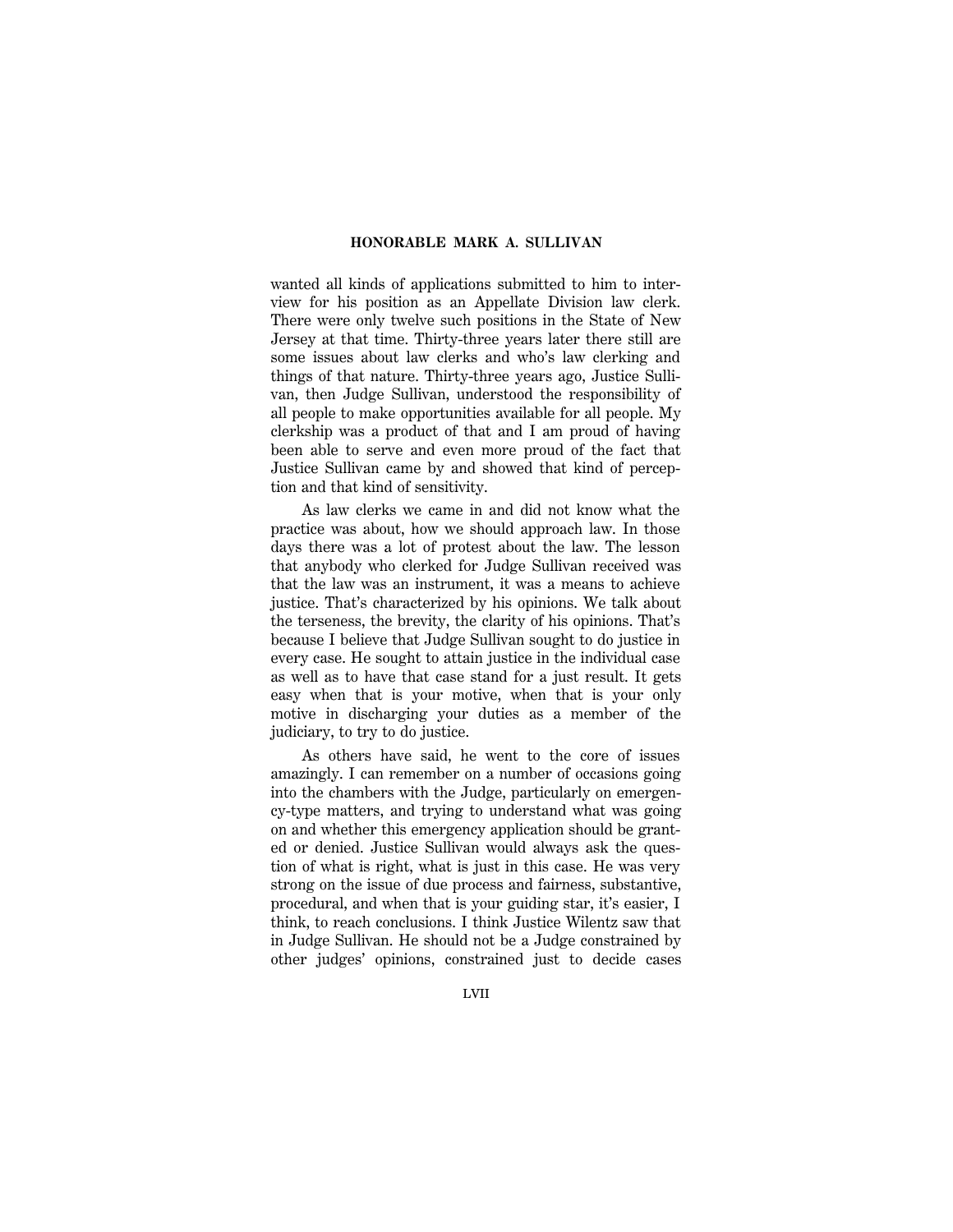based upon what other judges had decided, what Supreme Court Justices had decided, what the other Appellate Division Judges might have decided. He belonged on the Supreme Court of this State of New Jersey so that he could truly do justice where he could sit and write. Even when there was no opinion doing justice, he could author that opinion, which did justice.

I am grateful, I am thankful for having had the opportunity to clerk for Judge Sullivan, later Justice Sullivan. I would just like to say to Judge Sullivan and to his family that your father was truly, truly a very remarkable man and someone who has had profound impact.

I close with this. You know, we all talk about Judge Sullivan. He was an elegant man, dignified, calm steady. You can imagine clerking with that person, a person with that style. On either side of him—on one side of him was Judge Kilkenny, a brilliant, a lot of color. A lot of color. The other side was Judge Matthews. Brilliant, provocative, not as humble as Judge Sullivan.

Thank you.

CHIEF JUSTICE PORITZ: Thank you, Senator Charles.

Our next speaker, Richard Brennan, is another former law clerk, now a partner at the law firm of Drinker, Biddle & Shanley.

MR. BRENNAN: Madam Chief Justice, and may it please the Court. I clerked for Judge Sullivan in 1967 through 1968, and I can say without reservation that it was probably one of the finest and extraordinary years I have ever had in the practice of law. What was extraordinary was that I got the job in the first place. Don't forget now, I was a Seton Hall boy and we had only thirteen graduating classes, so I was pleased as punch and very, very lucky to have been asked to be his law clerk. And I wasn't even from Jersey City. But I got the job and I just loved it so much.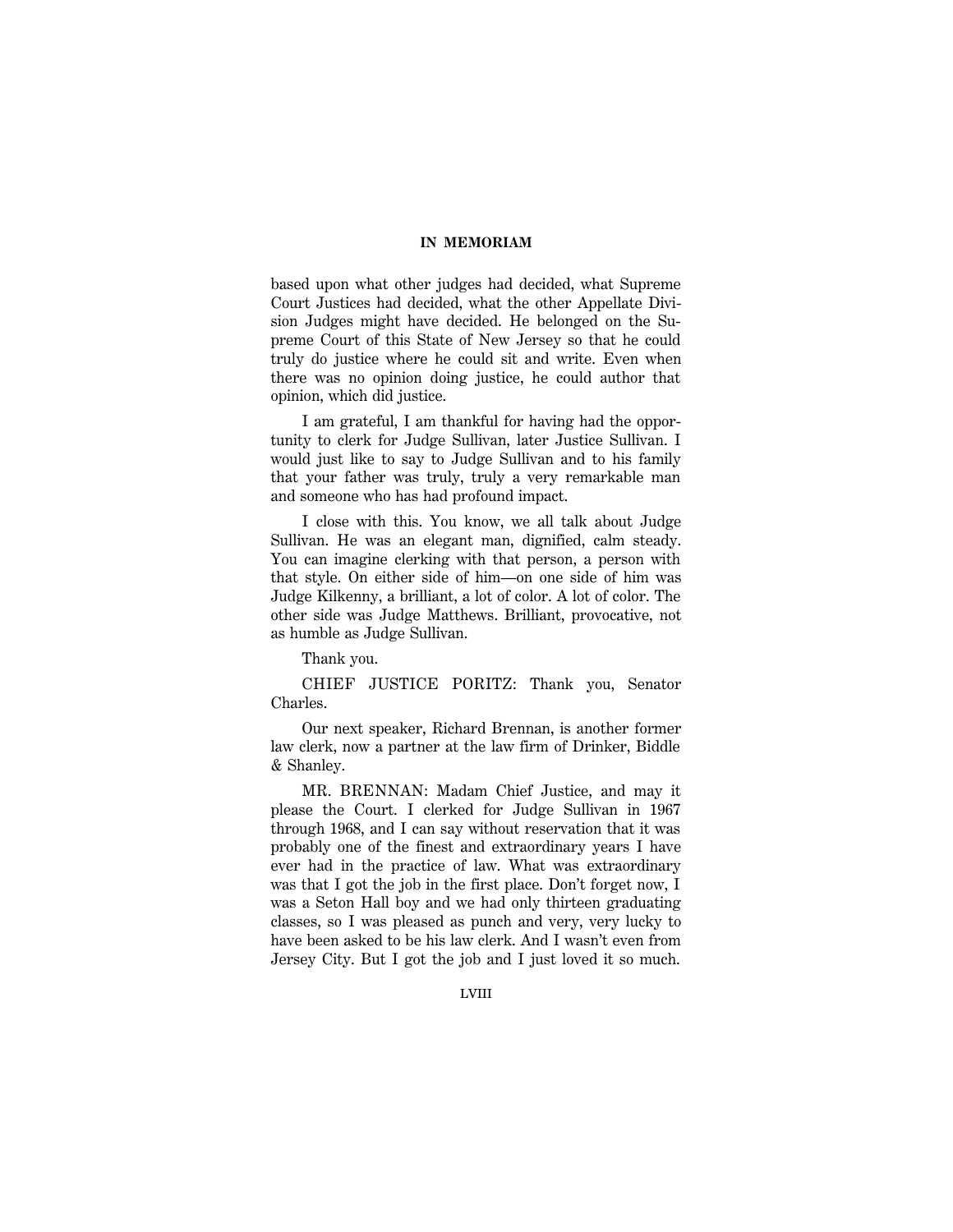Our Part consisted of Judge Sullivan, the presiding Judge, Judge Leon Leonard, and Judge Gerald Foley, and that was a hard-working Part. There were only twelve judges in the entire Appellate Division, and they each had one clerk; and, as now, the Appellate Division was truly a very hard-working court. We had three memos a week to do, three opinions to get out. And I remember working with Judge Sullivan and the polestar, not to steal anyone's thunder here, was always what is fair. I would come in with a tentative opinion. He would say, Richard, is this fair, is it the right thing to do. And he would carry us over into oral argument. He was given to standing up a lot during oral argument, walking behind his chair, and either putting his hands on the back of the chair or folding his arms in front of him, and he would say, counsel, we have your point, but where is the prejudice; or, counsel, we've read your brief, but is this the right thing to do that you're asking us to do. So that was the theme of my year with the Judge.

I remember one case, which is still cited. It's at 100 N.J. Super. 67, Justice Clifford. It was *McLaughlin v. Bassing*, where the Appellate Division had no trouble dismissing a case because the plaintiff's lawyer did not issue the summons until three-and-a-half years after the filing of the complaint. Justice Sullivan wrote a dissent. It doesn't even take up a whole page in the reports. Less than a full page. He says, I would dissent, sure the plaintiff lawyer was derelict, but why visit the sins of the lawyer upon the innocent client, there is no prejudice, I vote to reverse. On cert, the Court did and adopted Judge Sullivan's dissenting opinion in that case.

He was goal oriented. He always chose to do the right thing, and tried to inculcate in others the zeal and the knowledge to see what the right thing is.

On a personal level, he was a true mentor to me. As the clerkship was winding down and I had to decide where to work, he would speak to me and he would say, ''Richard, find a place that offers you the values that you like, find a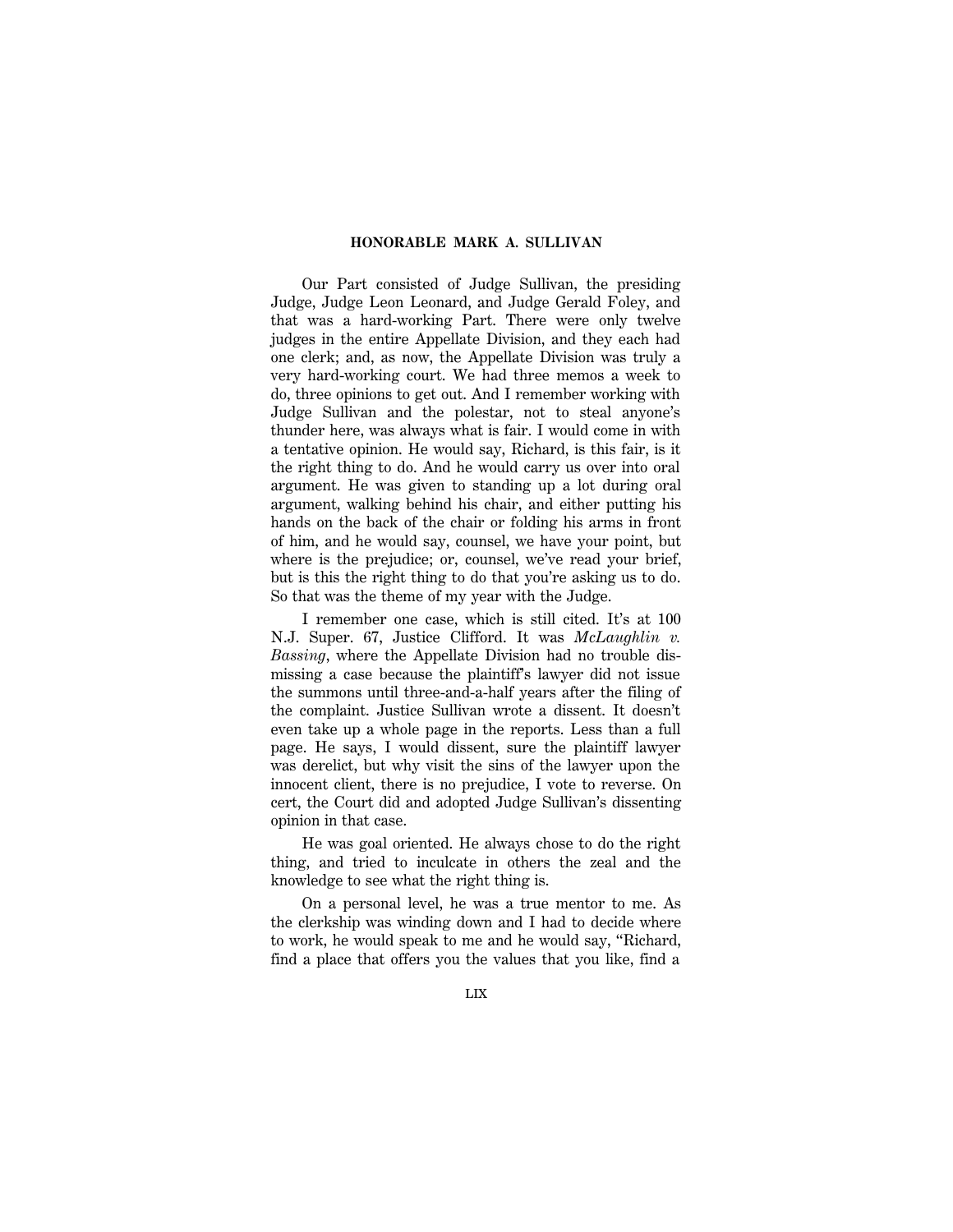place that will treat you fairly, and try to find a place where character prevails.'' He said to me, ''If you ever get an offer from Bernard Shanley, take it.'' Which I did, so I am very grateful for Judge Sullivan for really starting my legal career, to Mark for asking me to speak, and to the Court for honoring this fine man.

CHIEF JUSTICE PORITZ: Thank you, Mr. Brennan.

As a sampling of the former law clerks who have spoken here today makes clear, Justice Sullivan's teachings continue to affect us all through those who learned from him and now serve in government, including the Judiciary, and the law firms of our State.

Our final speaker, another friend of Justice Sullivan and his family is Justice James Zazzali, who will speak for the Court.

Justice Zazzali?

JUSTICE ZAZZALI: Thank you, Chief Justice, present and former members of the Court, Judges, Mark, your family, and friends and colleagues. As the ninth speaker at the end of the lineup of nine speakers, I think my responsibility is to say something meaningful and different and fresh, hopefully, and as the hour is late, I can only emulate Justice Sullivan, who once told me about the three Bs.

We all have heard about his brevity in the written word. That carried over to his oral presentations as well because he said to me, ''The three Bs of giving a good talk are to be brief, be good, and be seated.'' I can only guarantee you that I'll meet the last test.

I have watched this Court and, as many of you have known and have noted, it's been graced by so many men and women who have been able to vigorously advance and argue their principles and beliefs. They have always done so with an abundance of good will and an abundance of good faith. And Mark Sullivan was the embodiment of that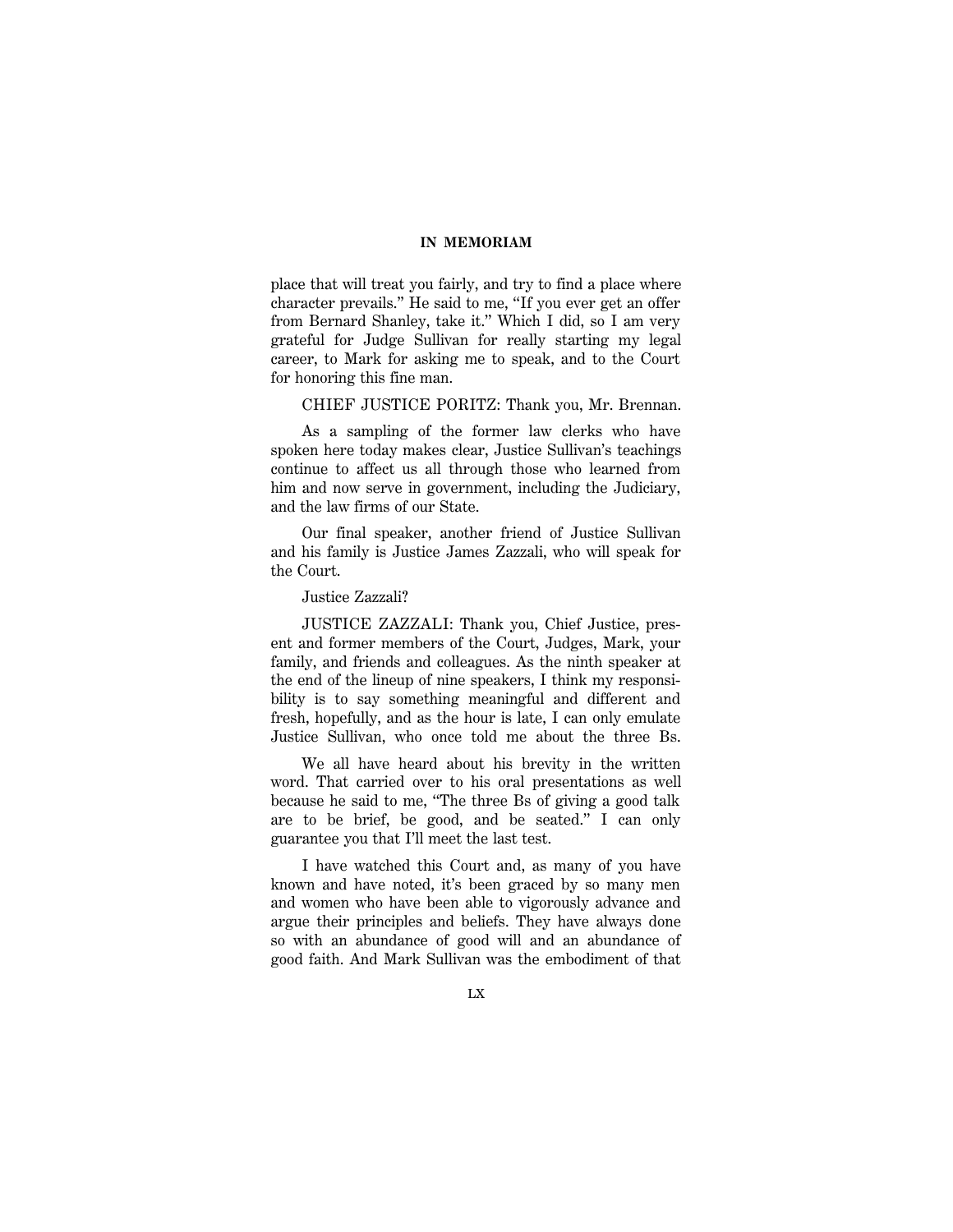ideal. Like all that preceded him and succeeded him, his independence was exceeded only by his great integrity.

Turning to his opinions, his understatement in a matter belied his understanding of the matter. As someone said a few days ago and as you've heard echoed here today, no one had a better sense of natural justice. He had his penchants as well for slicing to the core of matters with less fuss feathers and less faldarole than anyone I know.

It's difficult, however, as much as one might attempt it, to synthesize and to summarize his judicial philosophy. He certainly did have an expansive outlook of government, and I think that was probably attributable—based on my conversations with his family and what I have read—probably attributable to his dad's reform efforts. Because before becoming a judge, his father was active in the reform movement in Jersey City and indeed urged then President of Princeton, Woodrow Wilson, to run for governor of the State of New Jersey.

Ironically, Hudson County 90 years ago was a hotbed of reform politics. I think that was largely attributable to the fact that the railroads were centered there and the railroads in this State and in this nation were a significant issue.

In any event, as best I can piece it together and to sum it up, that judicial philosophy was a product, at least in part, of the progressive Wilsonian tradition of his dad and the Populist principles practiced by his Congressman father-in-law, James Hamill.

His decisions were very much his own. He was his own man. He approached, as you've heard today, each dispute on an ad hoc basis, applying the law to the facts in order to come up with the right result, and he never—as you've heard also—did or say more than was absolutely necessary under the circumstances.

Time does not permit at this late hour a recitation of his opinions, a litany of them, or the like. Just a few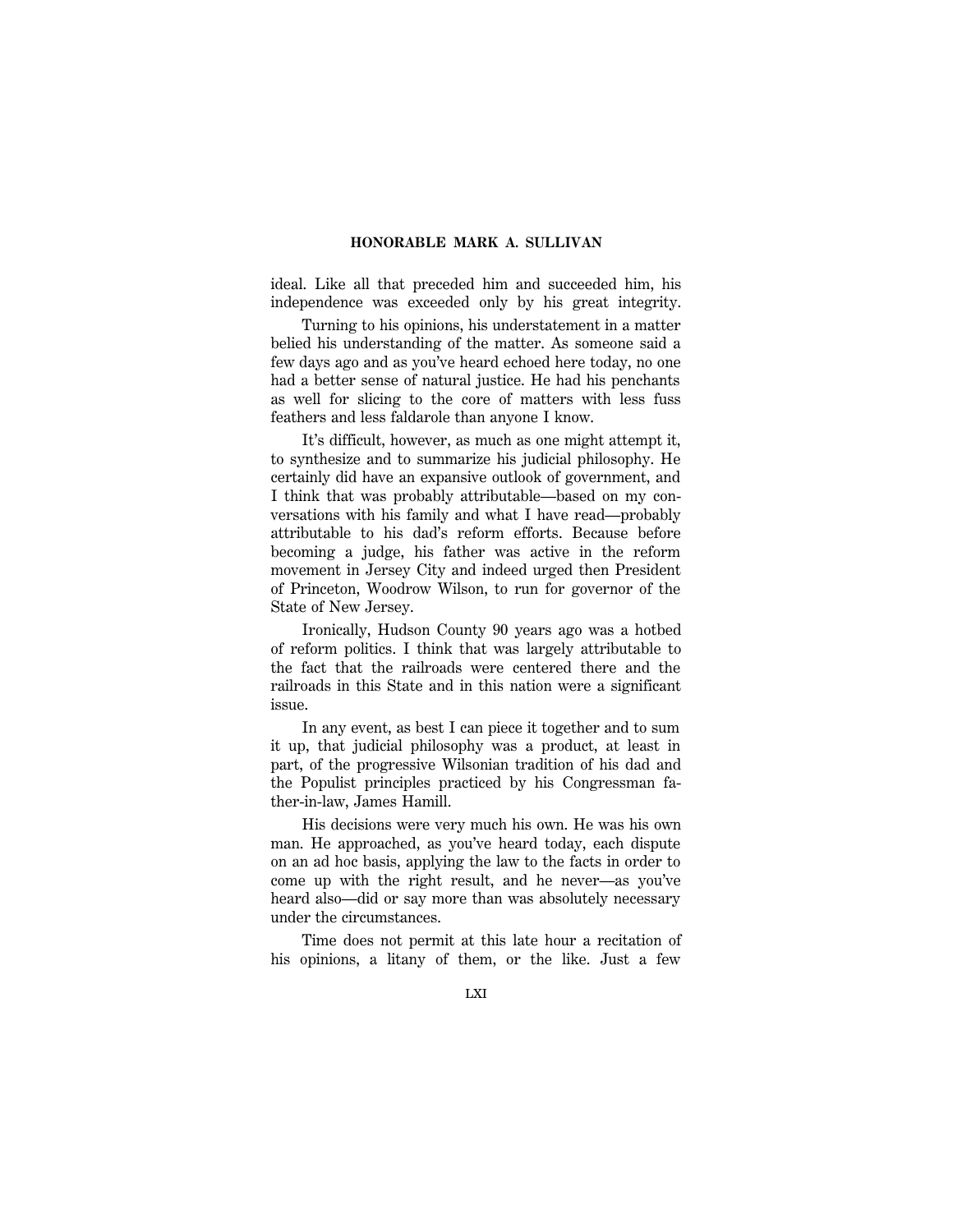highlights. Of course in *State v. Carter*, he held that Rubin Hurricane Carter deserved a new trial on charges that you're all too familiar with. But Justice Sullivan led that Court in a courageous decision in concluding that prosecutors had failed to disclose exculpatory materials. In *Roman v. Mitchell* he wrote that juries should be aware of the legal consequences of their findings in comparative negligence trials so that they might better function as fact-finders. In *Van Ness v. Borough of Deal* he opened up the beaches of Deal to the public, and upon reading that decision, I was anxious to note whether—this is 1978, I think—whether Chief Justice Wilentz, who lived in Deal, was the Chief Justice at the time. He wasn't. It was Richard Hughes. The inevitable and the unanswerable question is, ''What if.'' In *GATX Terminals Corp.*, Justice Sullivan did a wonderful opinion in terms of environmental cleanup. In *Fosgate v. Corona* he explained the responsibilities of physicians seeking to limit malpractice claims and on and on and on. These are just samples of 150 opinions.

Our lives, if I may, intersected in a number of ways. And I mention that only as a background to speak more about him, not about myself. Justice Sullivan sat, as you heard, in Chancery in Essex County in the Hall of Records. A few years later I sat on that same third floor as a law clerk for Judge Whipple. That third floor, Mark, Room 315, you said, was the context for at least one story concerning his incredible calmness. But in fact, although you all thought that Justice Sullivan was unflappable, on one or two occasions he did ''flap''. And I'm thinking of the time that after a short vacation in Sea Girt or Spring Lake, I forget which, in the Hall of Records he came back to his courtroom after two weeks, and found the courtroom reeking of alcohol. It had turned out that the State Police had been trying and testing a new test called the breathalyzer test, and the State Police were loading up volunteers with liquor and testing them while he was on vacation. Predictably, the State Police did not tell him.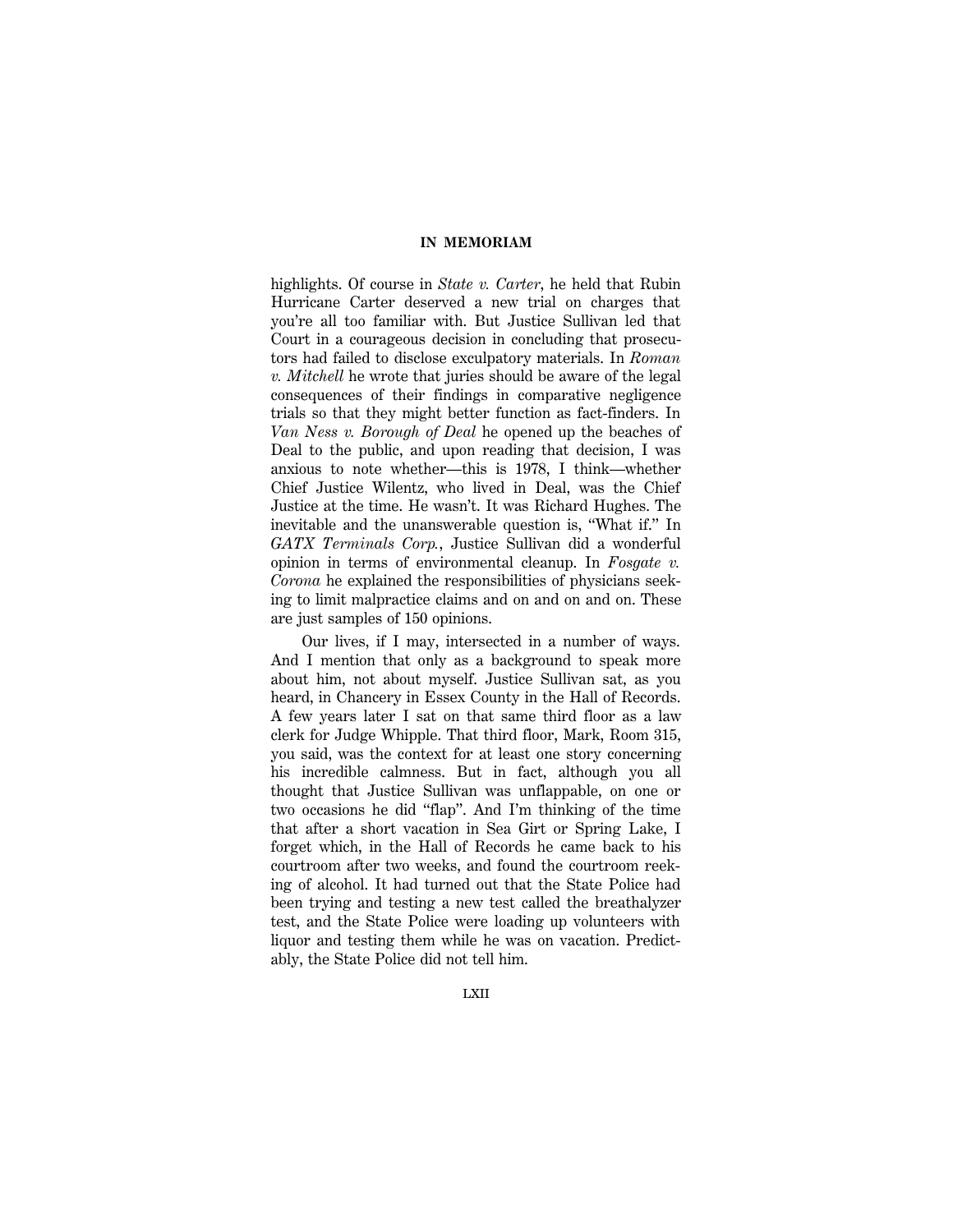Another incident is when he received a call from the Monmouth County Clerk's Office where he had a friend there who said, ''Gee, I heard you sold your house in Spring Lake." Justice Sullivan said, "I never sold my house, I'm still there.'' It turned out that a disgruntled pro se litigant before this Court had forged deeds to each of the Justices' houses in her name. And I suspect one or two of you in the audience may have been victims as well. To former Associate Justices, to the present Justices, I say, ''Watch out!''

Now I mentioned Judge Whipple, Justice Sullivan, and Judge Sullivan. Justice Sullivan and Judge Whipple, as some of you know, were very, very close friends. They lived on Bentley Avenue together; one was at 90, the other was at 92. They lived in a house. They were separated by a party wall. And on one side you had the Sullivan Family. Now remember that Justice Sullivan was the son of a distinguished judge who had helped Wilson become governor. Furthermore, his father-in-law was a Congressman who had journeyed to Versailles with President Wilson in 1919. That was one side. So those were his mentors, his father-in-law and his father. And on the other side of that party wall was Judge Whipple whose mentor was Mayor Kenny. And I often had a wish that I was a fly on both sides of that party wall to hear what was said.

In any event, and more to the point, my respect and affection for him gestated in my years arguing before the Appellate Division. My first argument before the Appellate Division was on a day in the mid 60s, the first day of September when he was the new presiding Judge of Part D. From then on I always prayed that I would appear before Judge Sullivan in Part D, not because I thought he was so great, but because presiding judges of the other panels were Gaulkin, Conford, and Goldman, for those of you who have a long memory. I'm not sure whether Justice Sullivan was so nice to me in those years because my father played golf with him or because my wife's parents were close friends of Mark and Joy or because he just felt sorry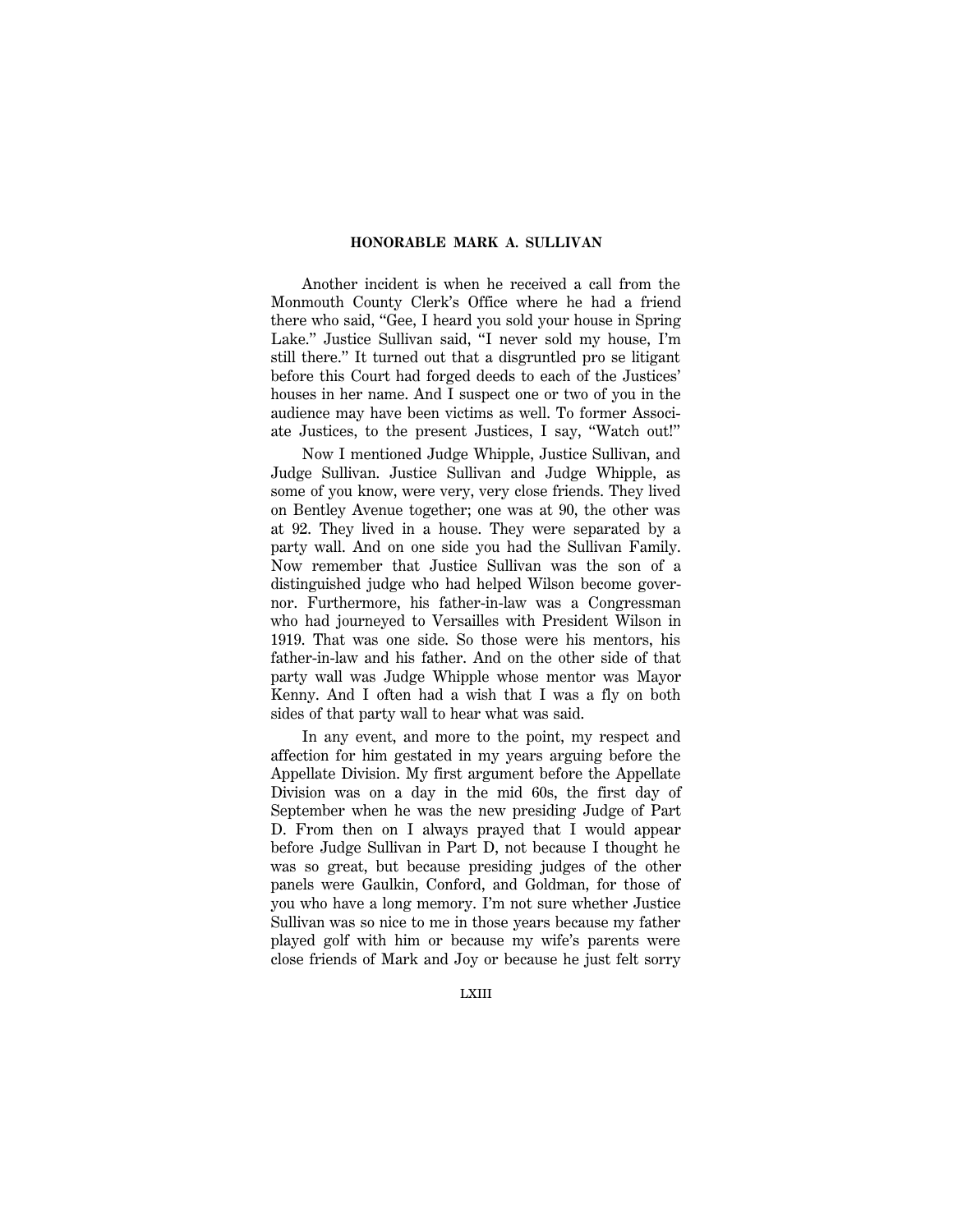for me, because in those years I was, to borrow Governor Byrne's phrase, the oratorical equivalent of a blocked punt.

Particularly for those justices on my left who may not have known and were not privileged to know him as I was, he is and was an iconic figure, someone whom we should emulate. To sum it up, I would call him a pragmatist with principle, who inevitably and invariably combined dignity with the decency that we witnessed. He was so much a gentleman. That's a motif that really was what his life was all about. That was the fact. That was a reputation. He was simply incapable—as one of the former Justices said to me, he was incapable of an unkind word, he was incapable of any unkind act.

In his final years in the nursing home, the nurses loved him so much because, as Mark told me, ''he was such a gentleman,'' and that gentlemanliness was demonstrated and reflected in the treatment that he accorded his wonderful wife, Joy. Those nurses witnessed it firsthand. They watched it when he made the decision to have Joy come from one nursing home to his nursing home so they could be together. They witnessed it when at the front door of that nursing home the day she was arriving he was sitting there in his wheelchair impatiently worrying about her so that she would make it okay. And they witnessed him every night going down to her room as the nurses would tuck her in and he would say goodbye, or good night, and ultimately goodbye. He was a gentleman, thus, to his fingertips, he was a gentleman to the end.

I would note, lastly, or next to last, that the one thing he liked to be called, he liked to be called a gentleman, but, if you would allow me, he loved being known as a ''Gentleman of Georgetown.''

The Chief Justice mentioned in introducing today's ceremonies, that his name was Mark Anthony Sullivan. I think Justice O'Hern made the same comment, and that seems to resonate importantly because you all know the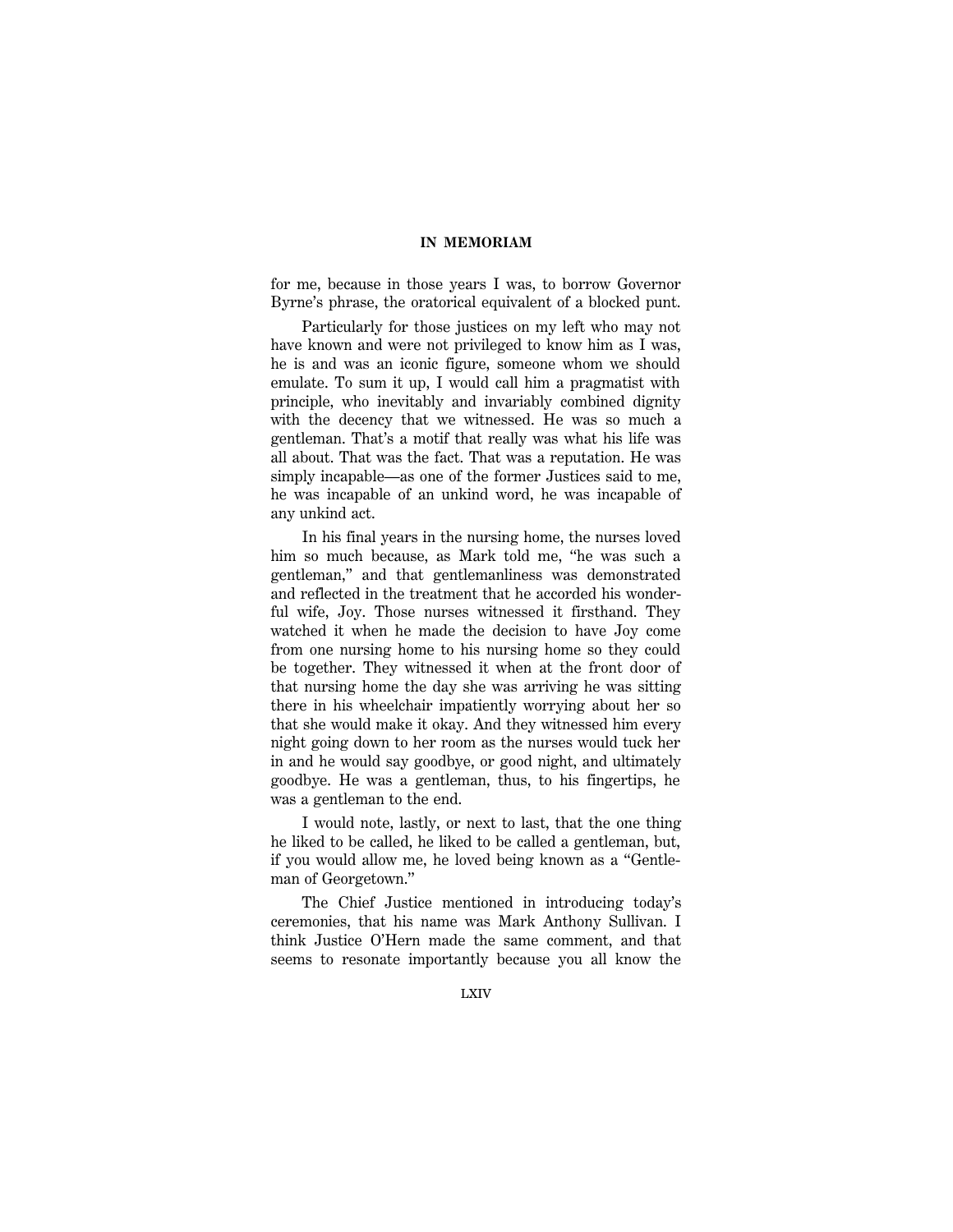eulogy by Antony of Caesar in the play. That's the hackneyed one that's so overused. The more interesting farewell and the one that fits best today is Antony's other eulogy of Brutus at the end of the play when Antony used certain words about Brutus that Mark Antony might say today about Mark Anthony Sullivan, and I think you would say as well. And what he said is the following: "His life was gentle, and the elements were so mixed in him that all of nature would stand up to all of the world and say, this was a man.''

Thank you.

CHIEF JUSTICE PORITZ: Thank you, Justice Zazzali.

I neither served on the Supreme Court with Justice Sullivan nor knew him personally. I was reminded today, however, that I represented him. I was one of the attorneys in the Attorney General's Office who was assigned to get those deeds cleaned up. Fake liens were filed against the members of the Court.

I do know Justice Sullivan's work as a Judge and a Justice and I know many who have been his friends. I know also with certainly of his love for this institution that is the Court and of his deep commitment to the fair and equal treatment of all people before the bar of justice.

We celebrate today Justice Mark Sullivan's thirty-six years on the bench, his lifetime of public service. As was mentioned earlier and to repeat, Chief Justice Robert Wilentz wrote of him more than two decades ago, ''Justice Sullivan did much for the people of New Jersey. He worked hard for us. He was devoted to us. That effort and devotion can be found again and again in the decisions he handed down throughout a judicial career that spanned more than four decades. The people of New Jersey and the Justices of this Court are much the richer because of Mark Sullivan's life-long dedication to public service.''

This concludes the official portion of the program. The members of the Court would like to invite the Sullivan